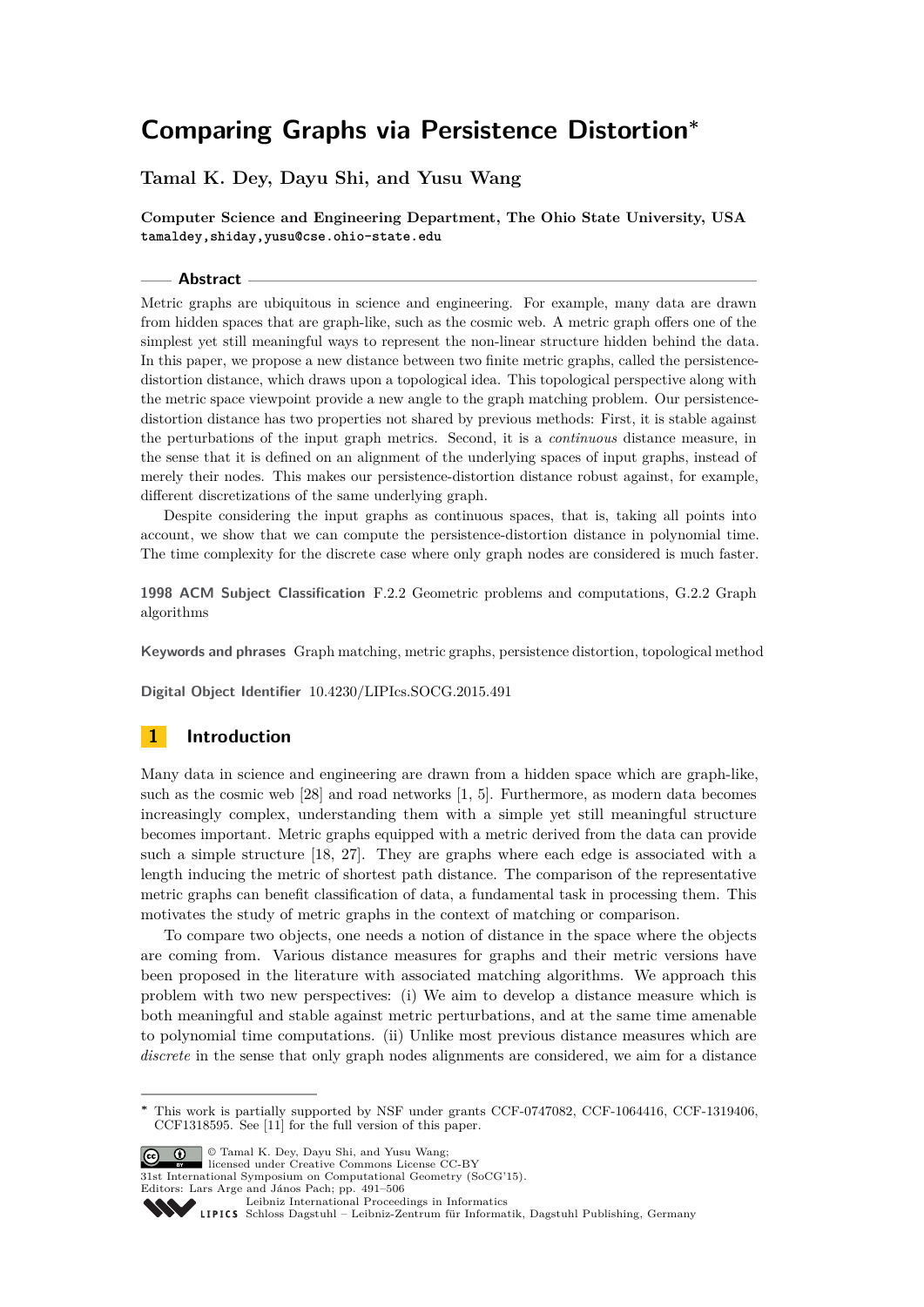measure that is *continuous*, that is, alignment for all points in the underlying space of the metric graphs are considered.

**Related work.** To date, the large number of proposed graph matching algorithms fall into two broad categories: exact graph matching methods and inexact graph matching (distances between graphs) methods.

The exact graph matching, also called the graph isomorphism problem, checks whether there is a bijection between the node sets of two input graphs that also induces a bijection in their edge sets. While polynomial time algorithms exist for many special cases, e.g., [\[2,](#page-14-4) [21,](#page-14-5) [25\]](#page-15-3), for general graphs, it is not known whether the graph isomorphism problem is NP complete or not [\[17\]](#page-14-6). Nevertheless, given the importance of this problem, there are various exact graph matching algorithms developed in practice. Usually, these methods employ some pruning techniques aiming to reduce the search space for identifying graph isomorphisms. See [\[15\]](#page-14-7) for comparisons of various graph isomorphism testing methods.

In real world applications, input graphs often suffer from noise and deformation, and it is highly desirable to obtain a *distance* between two input graphs beyond the binary decision of whether they are the same (isomorphic) or not. This is referred to as inexact graph matching in the field of pattern recognition, and various distance measures have been proposed. One line of work is based on graph edit distance which is NP-hard to compute [\[32\]](#page-15-4). Many heuristic methods, using for example *A*<sup>∗</sup> algorithms, have been proposed to address the issue of high computational complexity, see the survey [\[16\]](#page-14-8) and references within. One of the main challenges in comparing two graphs is to determine how "good" a given alignment of graph nodes is in terms of the quality of the pairwise relations between those nodes. Hence matching two graphs naturally leads to an integer quadratic programming problem (IQP), which is a NP-hard problem. Several heuristic methods have been proposed to approach this optimization problem, such as the annealing approach of [\[19\]](#page-14-9), iterative methods of [\[24,](#page-15-5) [30\]](#page-15-6) and probabilistic approach in [\[31\]](#page-15-7). Finally, there have been several methods that formulate the optimization problem based on spectral properties of graphs. For example, in [\[29\]](#page-15-8), the author uses the eigendecomposition of adjacency matrices of the input graphs to derive an expression of an orthogonal matrix which optimizes the objective function. In [\[9,](#page-14-10) [23\]](#page-14-11), the principal eigenvector of a "compatibility" matrix of the input graphs is used to obtain correspondences between input graph nodes. Recently in [\[22\]](#page-14-12), Hu et. al proposed the general and descriptive *Laplacian family signatures* to build the compatibility matrix and model the graph matching problem as an integer quadratic program.

**New work.** Different from previous approaches, we view input graphs as *continuous* metric spaces. Intuitively, we assume that our input is a finite graph  $G = (V, E)$  where each edge is assigned a positive length value. We now consider *G* as a metric space  $(|G|, d_G)$  on the underlying space  $|G|$  of *G*, with metric  $d_G$  being the shortest path metric in  $|G|$ . Given two metric graphs  $G_1$  and  $G_2$ , a natural way to measure their distance is to use the so-called Gromov-Hausdorff distance [\[20,](#page-14-13) [26\]](#page-15-9) to measure the metric distortion between these two metric spaces. Unfortunately, it is NP-hard to even approximate the Gromov-Hausdorff distance for graphs within a constant factor<sup>[1](#page-1-0)</sup>. Instead, we propose a new metric, called the *persistence-distortion distance*  $d_{PD}(G_1, G_2)$ , which draws upon a topological idea and is

<span id="page-1-0"></span><sup>1</sup> This result is very recently obtained by two groups of researchers independently: Agarwal, Fox and Nath from Duke U., and Sidiropoulos and Wang from Ohio State U.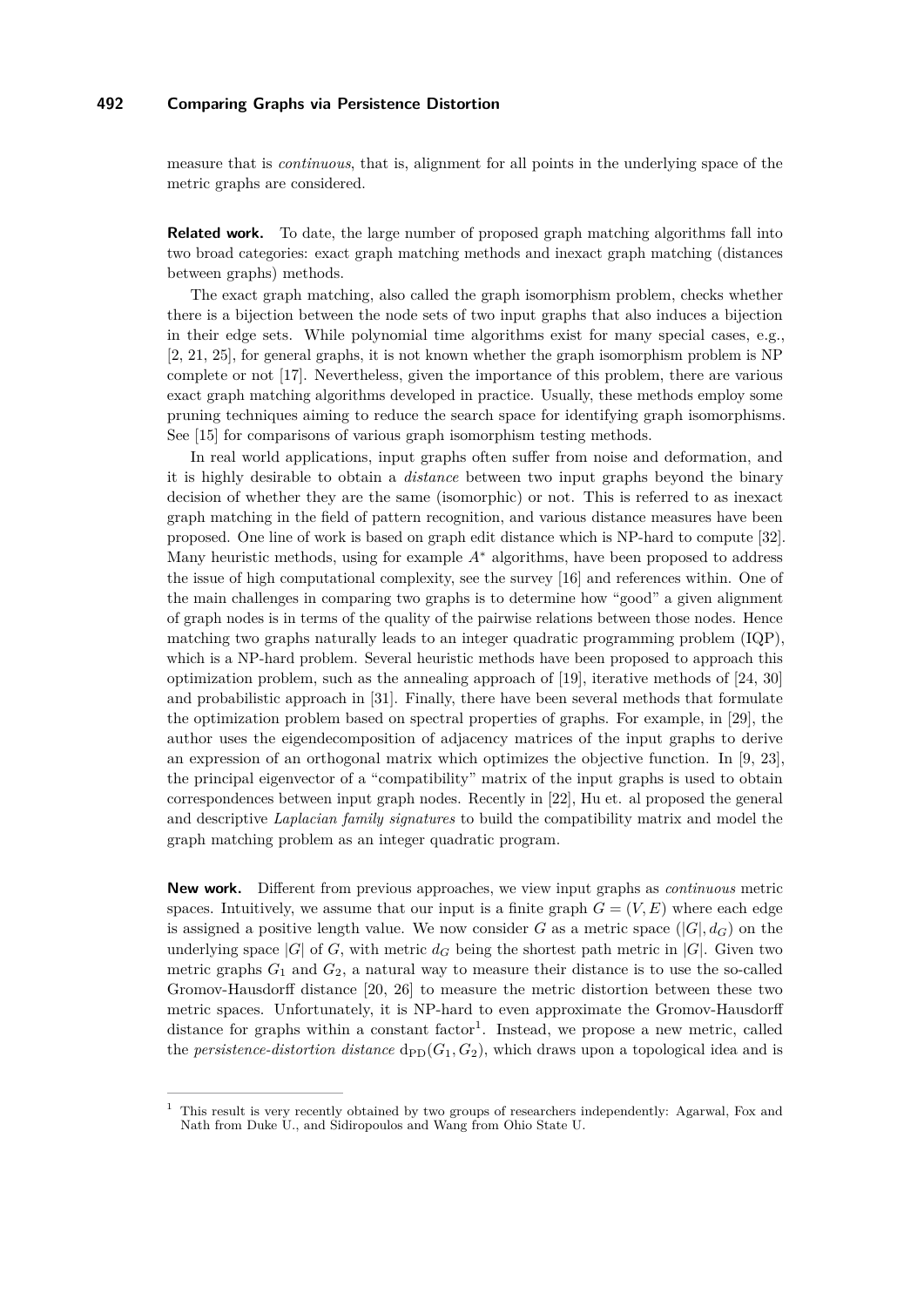computable in polynomial time with techniques from computational geometry. This provides a new angle to the graph comparison problem, and our distance has several nice properties:

- **1.** The persistence-distortion distance takes all points in the input graphs into account, while previous graph matching algorithms align only graph nodes. Thus our persistence-distortion distance is insensitive to different discretization of the same graph: For example, the two geometric graphs on the right are equivalent as metric graphs, and thus the persistence-distortion between them is zero.
- **2.** In Section [3,](#page-4-0) we show that our persistence-distortion distance  $d_{\text{PD}}(G_1, G_2)$  is stable w.r.t. changes to input metric graphs as measured by the Gromov-Hausdorff distance. For example, the two geometric graphs on the right have small persistence-distortion distance. (Imagine that they are the reconstructed



road networks from noisy data sampled from the same road systems.)

**3.** Despite that our persistence-distortion distance is a *continuous* measure which considers all points in the input graphs, we show in Section [5](#page-6-0) that it can be computed in polynomial time  $(O(m^{12} \log m)$  where *m* is the total complexity of input graphs). We note that the *discrete* version of our persistence-distortion distance, where only graph nodes are considered (much like in previous graph matching algorithms), can be computed much more efficiently in  $O(n^2m^{1.5}\log m)$  time, where *n* is the number of graph nodes in input graphs.

All technical details omitted from this extended abstract due to lack of space can be found in the full version of the paper at [\[11\]](#page-14-3). Some preliminary experimental results to demonstrate the use of the persistence-distortion distance are also included in the full version.

# <span id="page-2-0"></span>**2 Notations and Proposed Distance Measure for Graphs**

**Metric graphs.** A metric graph is a metric space  $(M, d)$  where M is the underlying space of a finite 1-dimensional simplicial complex. Given a graph  $G = (V, E)$  and a weight function Len :  $E \to \mathbb{R}^+$  on its edge set *E* (assigning length to edges in *E*), we can associate a metric graph  $(|G|, d_G)$  to it as follows. The space  $|G|$  is a geometric realization of *G*. Let  $|e|$  denote the image of an edge  $e \in E$  in |*G*|. To define the metric  $d_G$ , we consider the arclength parameterization  $e : [0, \text{Len}(e)] \to |e|$  for every edge  $e \in E$  and define the distance between any two points  $x, y \in |e|$  as  $d_G(x, y) = |e^{-1}(y) - e^{-1}(x)|$ . This in turn provides the length of a path  $\pi(z, w)$  between two points  $z, w \in |G|$  that are not necessarily on the same edge in |*G*|, by simply summing up the lengths of the restrictions of this path to edges in *G*. Finally, given any two points  $z, w \in |G|$ , the distance  $d_G(z, w)$  is given by the minimum length of any path connecting  $z$  to  $w$  in  $|G|$ .

In what follows, we do not distinguish between  $|\cdot|$  and its argument and write  $(G, d_G)$  to denote the metric graph  $(|G|, d_G)$  for simplicity. Furthermore, for simplicity in presentation, we abuse the notations slightly and refer to the metric graph as  $G = (V, E)$ , with the understanding that  $(V, E)$  refers to the topological graph behind the metric space  $(G, d_G)$ . Finally, we refer to any point  $x \in G$  as a point, while a point  $x \in V$  as a *graph node*.

**Background on persistent homology.** The definition of our proposed distance measure for two metric graphs relies on the so-called persistence diagram induced by a scalar function. We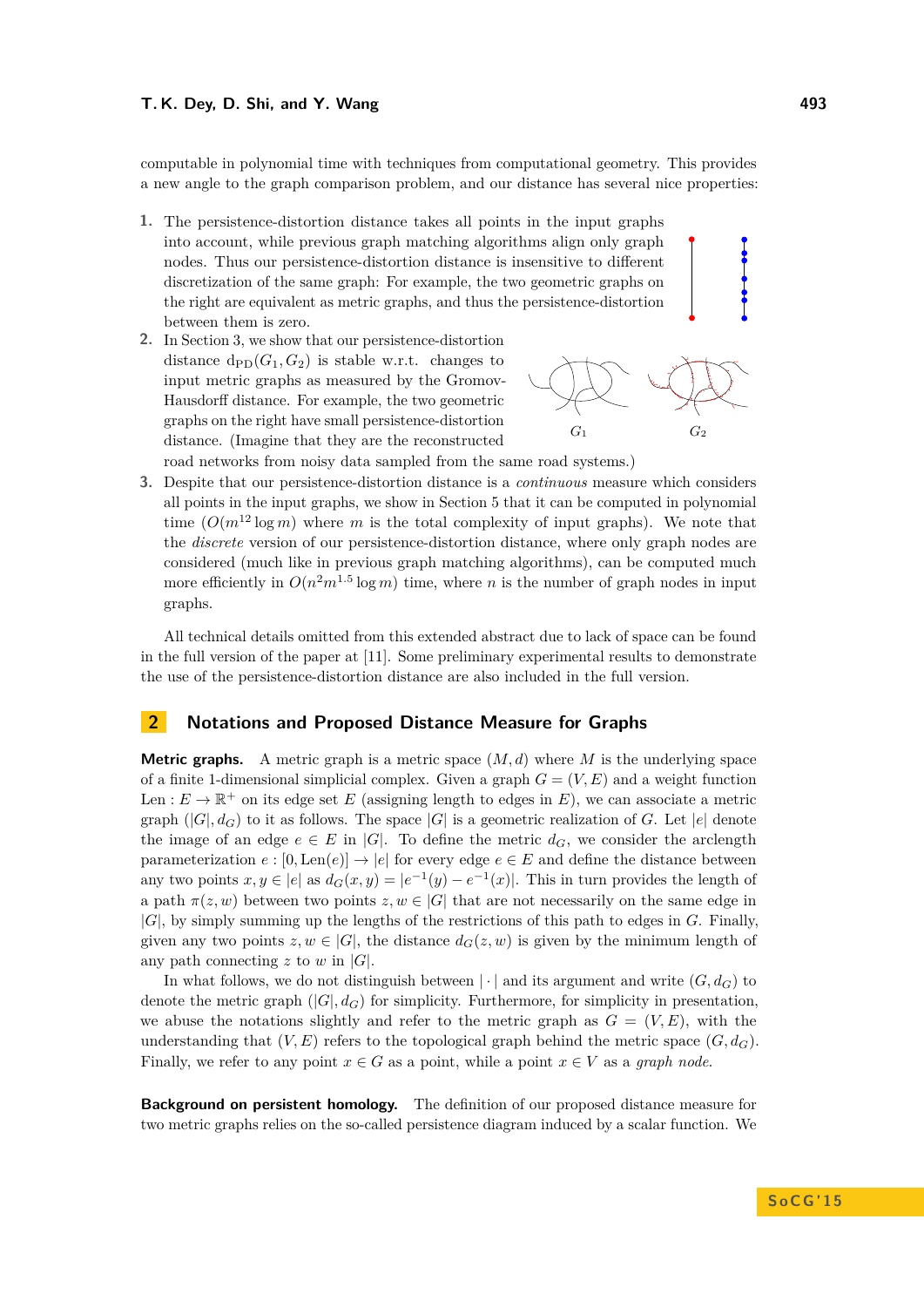<span id="page-3-1"></span>

**Figure 1** (a) A graph with basepoint **s**: edge length is marked for each edge. (b) The function  $f = d_G(s, \cdot)$ . We also indicate critical-pairs. (c) Persistence diagram  $Dg_0 f$ : E.g, the persistence-point (6*,* 5) is generated by critical-pair (*u, v*3). (d) shows a partial matching between the red points and blue points (representing two persistence diagrams). Some points are matched to the diagonal *L*.

refer the readers to resources such as [\[12,](#page-14-14) [13\]](#page-14-15) for formal discussions on persistent homology and related developments. Below we only provide an intuitive and informal description of the persistent homology induced by a function under our simple setting.

Let  $f: X \to \mathbb{R}$  be a continuous real-valued function defined on a topological space X. We want to understand the structure of *X* from the perspective of the scalar function *f*: Specifically, let  $X^{\alpha} := \{x \in X \mid f(x) \geq \alpha\}$  denote the *super-level set*<sup>[2](#page-3-0)</sup> of *X* w.r.t.  $\alpha \in \mathbb{R}$ . Now as we sweep X top-down by decreasing the  $\alpha$  value, the sequence of super-level sets connected by natural inclusion maps gives rise to a *filtration of X induced by f*:

$$
X^{\alpha_1} \subseteq X^{\alpha_2} \subseteq \dots \subseteq X^{\alpha_m} = X, \quad \text{for } \alpha_1 > \alpha_2 > \dots > \alpha_m. \tag{1}
$$

We track how the topological features captured by the so-called homology classes of the super-level sets change. In particular, as  $\alpha$  decreases, sometimes new topological features are "born" at time  $\alpha$ , that is, new families of homology classes are created in  $H_k(X^{\alpha})$ , the *k*-th homology group of  $X^{\alpha}$ . Sometimes, existing topological features disappear, i.e, some homology classes become trivial in  $H_k(X^{\beta})$  for some  $\beta < \alpha$ . The *persistent homology* captures such *birth* and *death* events, and summarizes them in the so-called *persistence diagram*  $\text{Dg}_k(f)$ . Specifically,  $\text{Dg}_k(f)$  consists of a set of points  $\{(\alpha, \beta) \in \mathbb{R}^2\}$  in the plane, where each  $(\alpha, \beta)$  indicates a homological feature created at time  $\alpha$  and killed at time  $\beta$ .

In our setting, the domain *X* will be the underlying space of a metric graph *G*. The specific function that we use later is the geodesic distance to a fixed basepoint **s**  $\in$  *G*, that is, we consider  $f: G \to \mathbb{R}$  where  $f(x) = d_G(s, x)$  for any  $x \in G$ . We are only interested in the 0th-dimensional persistent homology  $(k = 0$  in the above description), which simply tracks the connected components in the super-level set as we vary *α*.

Figure [1](#page-3-1) gives an example of the 0-th persistence diagram  $Dg_0(f)$  with the basepoint **s** in edge  $(v_0, v_1)$ . As we sweep the graph top-down in terms of the geodesic function  $f$ , a new connected component is created as we pass through a *local maximum u*<sup>b</sup> of the function  $f = d_G(s, \cdot)$ . A local maximum of f, such as *u* in Figure [1](#page-3-1) (b), is not necessarily a graph node from *V* . Two connected components in the super-level set can only merge at an *up-fork saddle*  $u_d$  of the function f: The up-fork saddle  $u_d$  is a point such that within a sufficiently small neighborhood of  $u_{d}$ , there are at least two branches incident on  $u_{d}$  with function values larger than  $u_d$ . Each point  $(b, d)$  in the persistence diagram is called a *persistence point*, corresponding to the creation and death of some connected component: At time b, a new

<span id="page-3-0"></span><sup>2</sup> In the standard formulation of persistent homology of a scalar field, the *sub-level set*  $X_{\alpha} = \{x \in X \mid$  $f(x) \leq \alpha$  is often used. We use super-level sets which suit the specific functions that we use.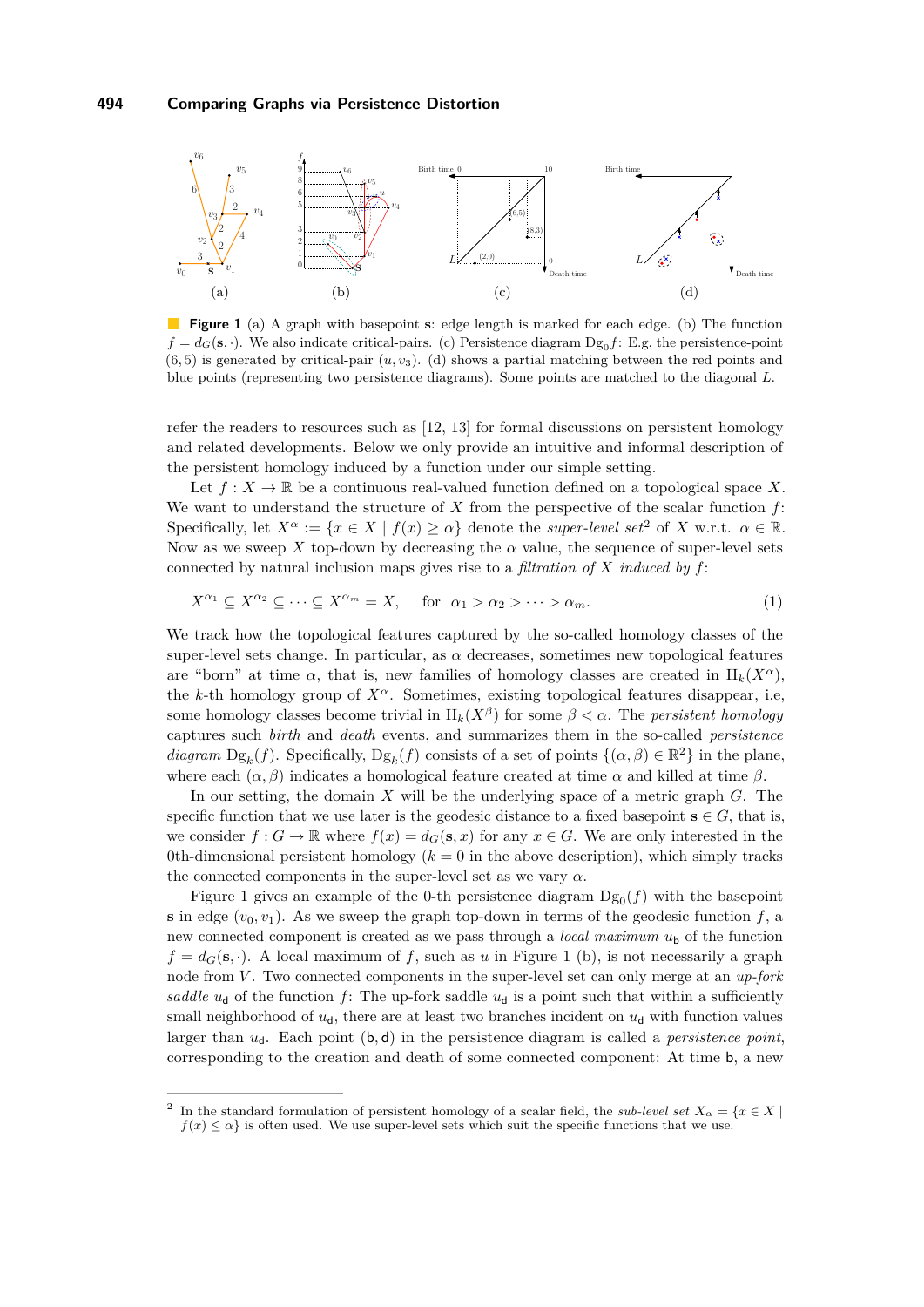component is created in  $X^{\mathsf{b}}$  at a local maximum  $u_{\mathsf{b}} \in G$  with  $f(u_{\mathsf{b}}) = \mathsf{b}$ . At time d and at an up-fork saddle  $u_d \in G$  with  $f(u_d) = d$ , this component merges with another component created earlier. We refer to the pair of points  $(u_h, u_d)$  from the graph *G* as the *critical-pair* corresponding to persistent point (b*,* d). We call b and d the *birth-time* and *death-time*, respectively. The plane containing the persistence diagram is called the *birth-death plane*.

Finally, given two finite persistence diagrams  $Dg = \{p_1, \ldots, p_\ell \in \mathbb{R}^2\}$  and  $Dg' =$  ${q_1, \ldots, q_k \in \mathbb{R}^2}$ , a common distance measure for them, the *bottleneck distance*  $d_B(Dg, Dg')$  $[6]$ , is defined as follows: Consider Dg and Dg' as two finite sets of points in the plane (where points may overlap). Call  $L = \{(x, x) \in \mathbb{R}^2\}$  the *diagonal* of the birth-death plane.

<span id="page-4-2"></span>**► Definition 1.** A *partial matching C* of Dg and Dg<sup>'</sup> is a relation  $C$  : (Dg ∪ *L*)  $\times$  (Dg<sup>'</sup> ∪ *L*) such that each point in Dg is either matched to a unique point in  $Dg'$ , or mapped to its closest point (under  $L_{\infty}$ -norm) in the diagonal *L*; and the same holds for points in Dg'. See Figure [1](#page-3-1) (d). The bottleneck distance is defined as  $d_B(Dg, Dg') = \min_C \max_{(p,q)\in C} ||p-q||_{\infty}$ , where  $C$  ranges over all possible partial matchings of Dg and Dg<sup>'</sup>. We call the partial matching that achieves the bottleneck distance  $d_B(Dg, Dg')$  as the *bottleneck matching*.

**Proposed persistence-distortion distance for metric graphs.** Suppose we are given two metric graphs  $(G_1, d_{G_1})$  and  $(G_2, d_{G_2})$ .

Choose any point  $s \in G_1$  as the base point, and consider the shortest path distance function  $d_{G_1,\mathbf{s}}: G_1 \to \mathbb{R}$  defined as  $d_{G_1,\mathbf{s}}(x) = d_{G_1}(\mathbf{s},x)$  for any point  $x \in G_1$ . Let P<sub>s</sub> denote the 0-th dimensional persistence diagram  $Dg_0(d_{G_1,s})$  induced by the function  $d_{G_1,s}$ . Define  $d_{G_2,\mathbf{t}}$  and  $Q_{\mathbf{t}}$  similarly for any base point  $\mathbf{t} \in G_2$  for the graph  $G_2$ . We map the graph  $G_1$ to the set of (infinite number of) points in the space of persistence diagrams D, denoted by  $C := \{P_{\mathbf{s}} \mid \mathbf{s} \in G_1\}$ . Similarly, map the graph  $G_2$  to  $\mathcal{F} := \{Q_{\mathbf{t}} \mid \mathbf{t} \in G_2\}$ .

<span id="page-4-1"></span> $\triangleright$  **Definition 2.** The *persistence-distortion distance between*  $G_1$  *and*  $G_2$ , denoted by  $d_{\text{PD}}(G_1, G_2)$ , is the Hausdorff distance  $d_H(\mathcal{C}, \mathcal{F})$  between the two sets  $\mathcal C$  and  $\mathcal F$  where the distance between two persistence diagrams is measured by the bottleneck distance. In other words,

 $d_{PD}(G_1, G_2) = d_H(\mathcal{C}, \mathcal{F}) = \max\left\{ \max_{P \in \mathcal{C}} \min_{Q \in \mathcal{F}} d_B(P, Q), \max_{Q \in \mathcal{F}} \min_{P \in \mathcal{C}} d_B(P, Q) \right\}.$ 

**I** Remark. (1) We note that if two graphs are isomorphic, then  $d_{PD}(G_1, G_2) = 0$ . The inverse unfortunately is not true (an example is shown in the full version [\[11\]](#page-14-3)). Hence  $d_{PD}$  is a pseudo-metric (it inherits the triangle-inequality property from the Hausdorff distance). (2) While the above definition uses only the 0-th persistence diagram for the geodesic distance functions, all our results hold with the same time complexity when we also include the *1st-extended persistence diagram* [\[7\]](#page-14-17) or equivalently *1st-interval persistence diagram* [\[10\]](#page-14-18) for each geodesic distance function  $d_{G_1, \mathbf{s}}$  (resp.  $d_{G_2, \mathbf{t}}$ ).

# <span id="page-4-0"></span>**3 Stability of persistence-distortion distance**

**Gromov-Hausdorff distance.** There is a natural way to measure metric distortion between metric spaces (thus for metric graphs), called the Gromov-Hausdorff distance [\[20,](#page-14-13) [4\]](#page-14-19). Given two metric spaces  $\mathcal{X} = (X, d_X)$  and  $\mathcal{Y} = (Y, d_Y)$ , a *correspondence* between X and Y is a relation  $\mathcal{M}: X \times Y$  such that (i) for any  $x \in X$ , there exists  $(x, y) \in \mathcal{M}$  and (ii) for any  $y' \in Y$ , there exists  $(x', y') \in \mathcal{M}$ . The *Gromov-Hausdorff* distance between X and Y is

$$
d_{GH}(\mathcal{X}, \mathcal{Y}) = \frac{1}{2} \inf_{\mathcal{M}} \max_{(x_1, y_1), (x_2, y_2) \in \mathcal{M}} |d_X(x_1, x_2) - d_Y(y_1, y_2)|,
$$
\n(2)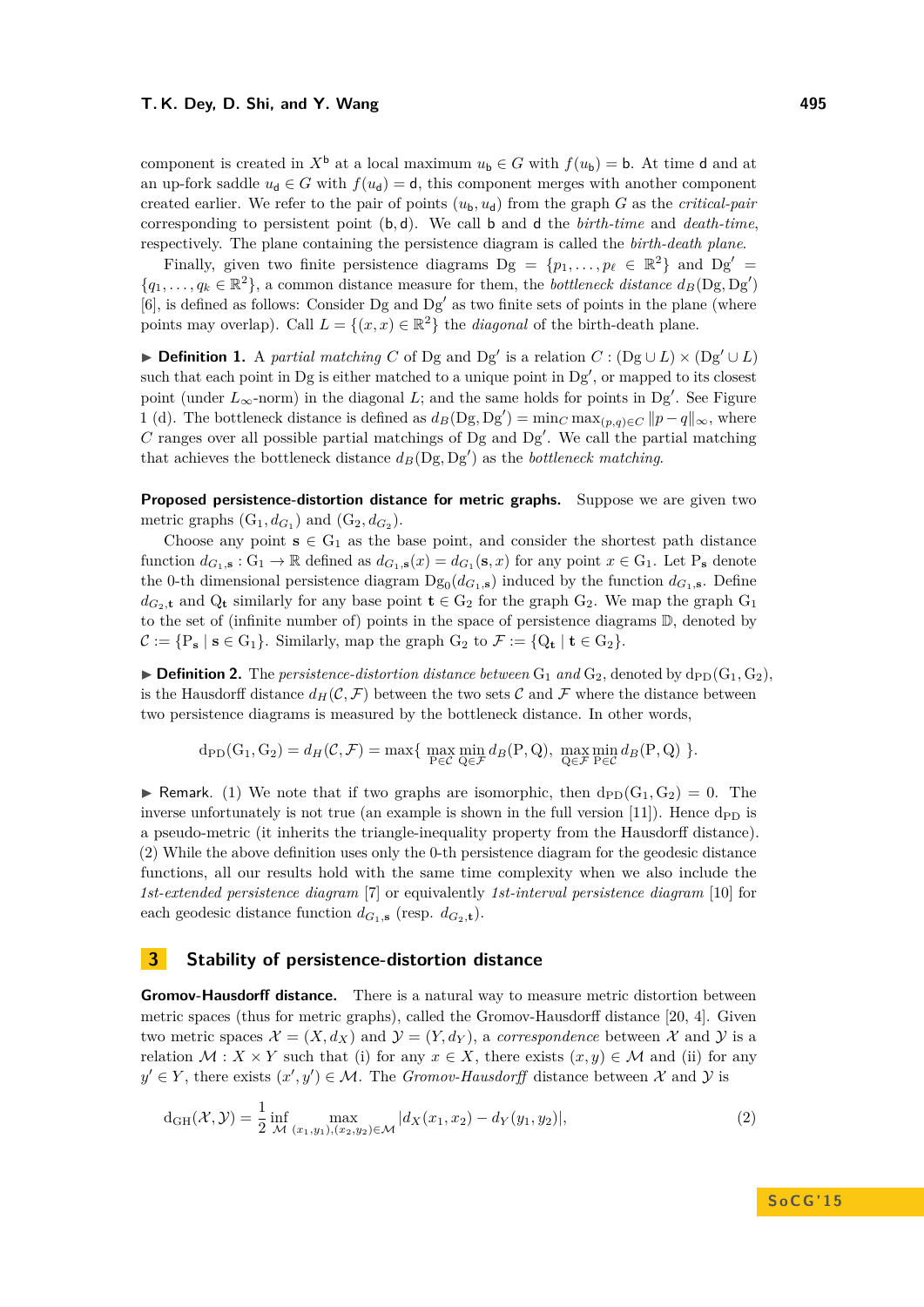where M ranges over all correspondences of  $X \times Y$ . The Gromov-Hausdorff distance is a natural measurement for distance between two metric spaces; see [\[26\]](#page-15-9) for more discussions. Unfortunately, so far, there is no efficient (polynomial-time) algorithm to compute nor approximate this distance, even for special metric spaces – In fact, it has been recently shown that even the *discrete* Gromov-Hausdorff distance for metric trees (where only tree nodes are considered) is NP-hard to compute, as well as to approximate within a constant factor (see footnote 1). In contrast, as we show in Section [4](#page-5-0) and [5,](#page-6-0) the persistence-distortion distance can be computed in polynomial time.

On the other hand, we have the following stability result, which intuitively suggests that the persistence-distortion distance is a weaker relaxation of the Gromov-Hausdorff distance. The proof of this theorem leverages a recent result on measuring distances between the Reeb graphs [\[3\]](#page-14-20) and can be found in the full version.

▶ **Theorem 3** (Stability).  $d_{PD}(G_1, G_2)$  ≤  $6d_{GH}(G_1, G_2)$ .

*By triangle inequality, this also implies that given two metric graphs*  $G_1$  *and*  $G_2$  *and their*  $perturbations G'_{1}$  *and*  $G'_{2}$ *, respectively, we have that:* 

 $d_{PD}(G'_1, G'_2) \leq d_{PD}(G_1, G_2) + 6d_{GH}(G_1, G'_1) + 6d_{GH}(G_2, G'_2).$ 

## <span id="page-5-0"></span>**4 Discrete PD-Distance**

Suppose we are given two metric graphs  $(G_1 = (V_1, E_1), d_{G_1})$  and  $(G_2 = (V_2, E_2), d_{G_2})$ , where the shortest distance metrics  $d_{G_1}$  and  $d_{G_2}$  are induced by lengths associated with the edges in  $E_1 \cup E_2$ . As a simple warm-up, we first compute the following discrete version of persistence-distortion distance where only graph nodes in  $V_1$  and  $V_2$  are considered:

▶ **Definition 4.** Let  $\hat{\mathcal{C}} := \{P_v \mid v \in V(G_1)\}\$  and  $\hat{\mathcal{F}} := \{Q_u \mid u \in V(G_2)\}\$  be two discrete sets of persistence diagrams. The *discrete persistence-distortion distance* between  $G_1$  and  $G_2$ , denoted by  $\hat{d}_{PD}(G_1, G_2)$ , is given by the Hausdorff distance  $d_H(\hat{C}, \hat{F})$ .

We note that while we only consider graph nodes as base points, the local maxima of the resulting geodesic function may still occur in the middle of an edge. Nevertheless, for a fixed base point, each edge could have at most one local maximum, and its location can be decided in *O*(1) time once the shortest-path distance from the base point to the endpoints of this edge are known. The observation below follows from the fact that geodesic distance is 1-Lipschitz (as the basepoint moves) and the stability of persistence diagrams.

<span id="page-5-1"></span>**Observation 5.**  $d_{PD}(G_1, G_2) \leq \hat{d}_{PD}(G_1, G_2) \leq d_{PD}(G_1, G_2) + \frac{\ell}{2}$ , where  $\ell$  is the largest *length of any edge in*  $E_1 \cup E_2$ *.* 

▶ **Lemma 6.** *Given metric graphs*  $G_1 = (V_1, E_1)$  *and*  $G_2 = (V_2, E_2)$ ,  $\hat{d}_{PD}(G_1, G_2)$  *can be computed in*  $O(n^2m^{1.5}\log m)$  *time, where*  $n = \max\{|V_1|, |V_2|\}$  *and*  $m = \max\{|E_1|, |E_2|\}.$ 

**Proof.** For a given base point  $\mathbf{s} \in V_1$  (or  $\mathbf{t} \in V_2$ ), computing the shortest path distance from **s** to all other graph nodes, as well as the persistence diagram  $P_s$  (or  $Q_t$ ) takes  $O(m \log n)$ time. Hence it takes  $O(mn \log n)$  total time to compute the two collections of persistence diagrams  $\widehat{\mathcal{C}} = \{P_{\mathbf{s}} \mid \mathbf{s} \in V(G_1)\}\$  and  $\widehat{\mathcal{F}} = \{Q_{\mathbf{t}} \mid \mathbf{t} \in V(G_2)\}.$ 

Each persistence diagram  $P_s$  has  $O(m)$  number of points in the plane – it is easy to show that there are  $O(m)$  number of local maxima of the geodesic function  $d_{G_1,s}$  (some of which may occur in the interior of graph edges). Since the birth time b of every persistence point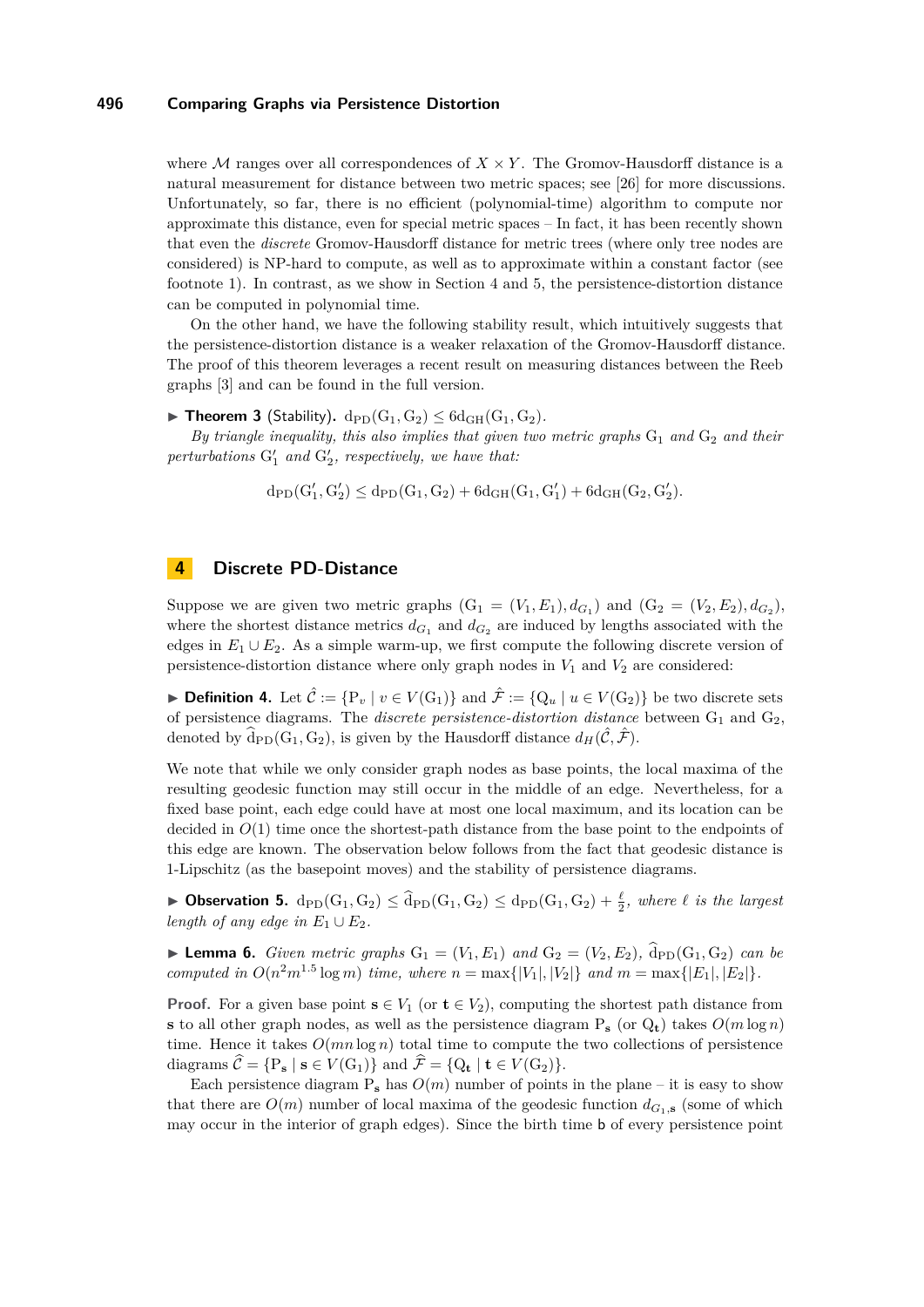$(b, d)$  corresponds to a unique local maximum  $u<sub>b</sub>$  with  $f(u<sub>b</sub>) = b$ , there can be only  $O(m)$ points (some of which may overlap each other) in the persistence diagram P**s**.

Next, given two persistence diagrams  $P_s$  and  $Q_t$ , we need to compute the bottleneck distance between them. In [\[14\]](#page-14-21), Efrat et al. gives an  $O(k^{1.5} \log k)$  time algorithm to compute the optimal bijection between two input sets of  $k$  points  $P$  and  $Q$  in  $\mathbb{R}^2$  such that the maximum distance between any mapped pair of points  $(p,q) \in P \times Q$  is minimized. This distance is also called the bottleneck distance, and let us denote it by  $\hat{d}_B$ . The bottleneck distance between two persistence diagrams  $P_s$  and  $Q_t$  is similar to the bottleneck distance  $\hat{d}_B$ , with the extra addition of diagonals. However, let  $P'$  and  $Q'$  denote the vertical projection of points in P**<sup>s</sup>** and Q**t**, respectively, onto the diagonal *L*. It is easy to show that  $d_B(P,Q) = \hat{d}_B(P_s \cup Q', Q_t \cup P')$ . Hence  $d_B(P_s, Q_t)$  can be computed by the algorithm of [\[14\]](#page-14-21) in  $O(m^{1.5} \log m)$  time. Finally, to compute the Hausdorff distance between the two sets of persistence diagrams  $\hat{\mathcal{C}}$  and  $\hat{\mathcal{F}}$ , one can check for all pairs of persistence diagrams from these two sets, which takes  $O(n^2m^{1.5}\log m)$  time since the  $|\hat{\mathcal{C}}| \leq n$  and  $|\hat{\mathcal{F}}| \leq n$ . The lemma then follows.

By Observation [5,](#page-5-1)  $\hat{d}_{PD}(G_1, G_2)$  only provides an approximation of  $d_{PD}(G_1, G_2)$  with an additive error as decided by the longest edge in the input graphs. For unweighted graphs (where all edges have length 1), this gives an additive error of 1. This in turns provides a factor-2 approximation of the continuous persistence-distortion distance, since  $d_{\text{PD}}(G_1, G_2)$ is necessarily an integer in this setting.

I **Corollary 7.** *The discrete persistence-distortion distance provides a factor-2 approximation of the continuous persistence-distortion distance for two graphs*  $G_1$  *and*  $G_2$  *with unit edge* length; that is,  $d_{PD}(G_1, G_2) \leq \widehat{d}_{PD}(G_1, G_2) \leq 2d_{PD}(G_1, G_2)$ .

One may add additional (steiner) nodes to edges of input graphs to reduce the longest edge length, so that the discrete persistence-distortion distance approximates the continuous one within a smaller additive error. But it is not clear how to bound the number of steiner nodes necessary for approximating the continuous distance within a multiplicative error, even for the case when all edges weights are approximately 1. Below we show how to directly compute the continuous persistence-distortion distance *exactly* in polynomial time.

# <span id="page-6-0"></span>**5 Computation of Continuous Persistence-distortion Distance**

We now present a polynomial-time algorithm to compute the (continuous) persistencedistortion distance between two metric graphs  $(G_1 = (V_1, E_1), d_{G_1})$  and  $(G_2 = (V_2, E_2), d_{G_2})$ . As before, set  $n = \max\{|V_1|, |V_2|\}$  and  $m = \max\{|E_1|, |E_2|\}$ . Below we first analyze how points in the persistence diagram change as we move the basepoint in  $G_1$  and  $G_2$  continuously.

### **5.1 Changes of persistence diagrams**

We first consider the scenario where the basepoint **s** moves within a fixed edge  $\sigma \in E_1$  of G1, and analyze how the corresponding persistence diagram P**<sup>s</sup>** changes. Using notations from Section [2,](#page-2-0) let  $(u_b, u_d)$  be the critical-pair in  $G_1$  that gives rise to the persistence point  $(b, d) ∈ P_s$ . Then  $u_b$  is a maximum for the distance function  $d_{G_1,s}$ , while  $u_d$  is an up-fork saddle for  $d_{G_1, s}$ . We call  $u_b$  and  $u_d$  from  $G_1$  the *birth point* and *death point* w.r.t. the persistence-point (b*,* d) in the persistence diagram.

As the basepoint **s** moves to  $s' \in \sigma$  within  $\varepsilon$  distance along the edge  $\sigma$  for any  $\varepsilon \geq 0$ , the distance function is perturbed by at most  $\varepsilon$ ; that is,  $||d_{G_1,\mathbf{s}} - d_{G_1,\mathbf{s}'}||_{\infty} \leq \varepsilon$ . By the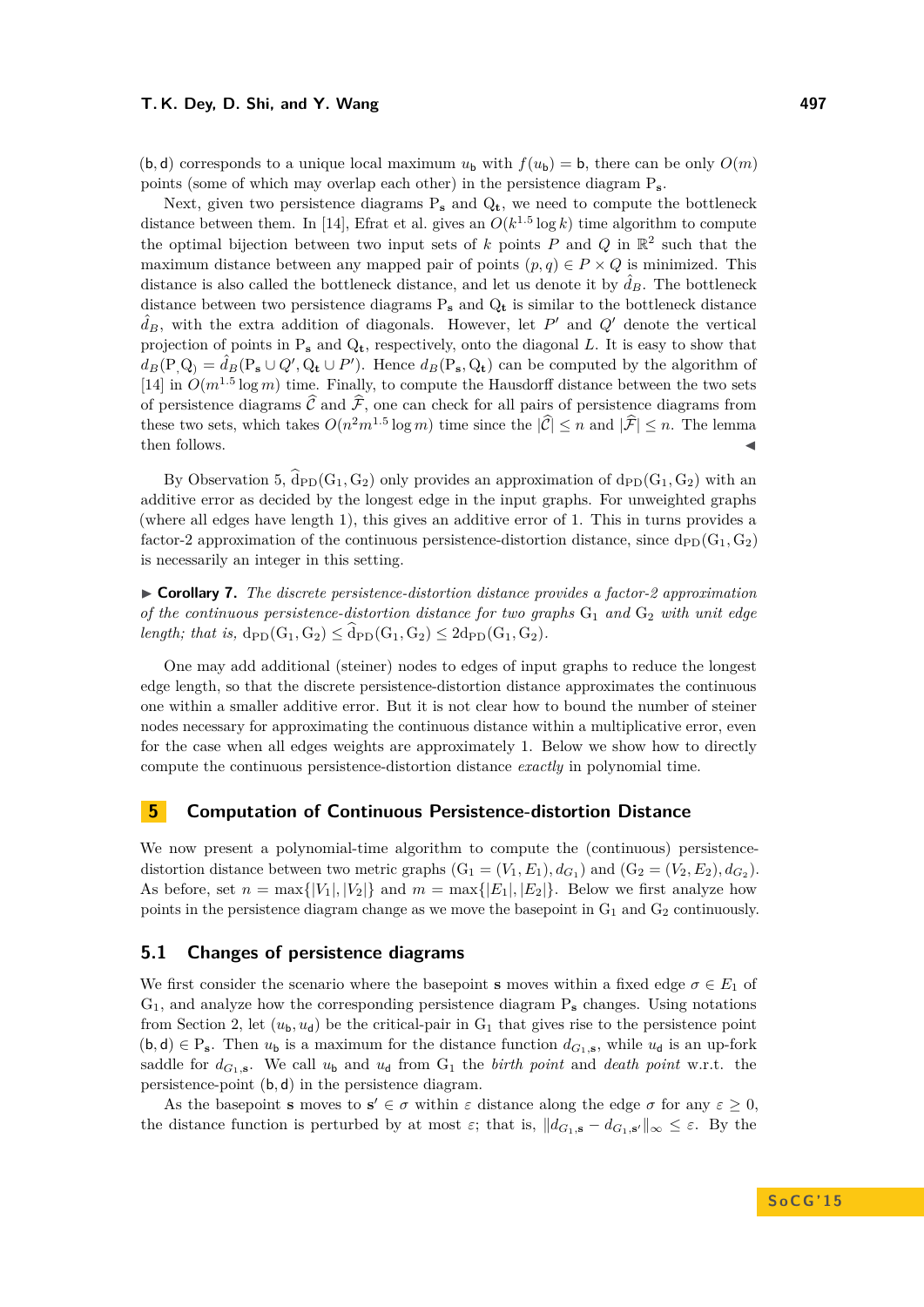<span id="page-7-1"></span>

**Figure 2** For better illustration of ideas, we use height function defined on a line to show: (a) a max-max critical event at  $s_0$ ; and (b) a saddle-saddle critical event at  $s_0$ .

Stability Theorem of the persistence diagrams [\[6\]](#page-14-16), we have that  $d_B(P_s, P_{s'}) \leq \varepsilon$ . Hence as the basepoint **s** moves continuously along  $\sigma$ , points in the persistence diagram  $P_s$  move continuously[3](#page-7-0) . We now analyze how a specific point (b*,* d) may change its trajectory as **s** moves from one endpoint  $v_1$  of  $\sigma = (v_1, v_2) \in E_1$  to the other endpoint  $v_2$ .

Specifically, we use the arc-length parameterization of *σ* for **s**, that is, **s** : [0, Len(*σ*)]  $\rightarrow$  *σ*. For any object  $X \in \{\mathfrak{b}, \mathsf{d}, u_{\mathfrak{b}}, u_{\mathfrak{d}}\}$ , we use  $X(s)$  to denote the object X w.r.t. basepoint  $\mathbf{s}(s)$ . For example,  $(b(s), d(s))$  is the persistence-point w.r.t. basepoint  $s(s)$ , while  $u_b(s)$  and  $u_d(s)$ are the corresponding pair of local maximum and up-fork saddle that give rise to  $(b(s), d(s))$ . We specifically refer to b :  $[0, \text{Len}(\sigma)] \to \mathbb{R}$  and d :  $[0, \text{Len}(\sigma)] \to \mathbb{R}$  as the *birth-time function* and the *death-time function*, respectively. By the discussion from the previous paragraph, these two functions are continuous.

**Critical events.** To describe the birth-time and death-time functions, we need to understand how the corresponding birth-point and death-point  $u_{\mathbf{b}}(s)$  and  $u_{\mathbf{d}}(s)$  in  $G_1$  change as the basepoint **s** varies. Recall that as **s** moves, the birth-time and death-time change continuously. However, the critical points  $u_{b}(s)$  and  $u_{d}(s)$  in  $G_1$  may (i) stay the same or move continuously, or (ii) have discontinuous jumps. Informally, if it is case (i), then we show below that we can describe  $b(s)$  and  $d(s)$  using a piecewise linear function with  $O(1)$  complexity. Case (ii) happens when there is a *critical event* where two critical-pairs  $(u_b, u_d)$  and  $(u'_b, u'_d)$  swap their pairing partners to  $(u_b, u'_d)$  and  $(u'_b, u_d)$ . Specifically, at a critical event, since the birth-time and death-time functions are still continuous, it is necessary that either  $d_{G_1, \mathbf{s}}(u_b) = d_{G_1, \mathbf{s}}(u_b')$ or  $d_{G_1,\mathbf{s}}(u_d) = d_{G_1,\mathbf{s}}(u'_d)$ ; we call the former a *max-max critical event* and the latter a *saddle-saddle critical event*. See Figure [2](#page-7-1) for an illustration. It turns out that the birth-time function  $\mathbf{b} : [0, \text{Len}(\sigma)] \to \mathbb{R}$  (resp. death-time function d) is a piecewise linear function whose complexity depends on the number of critical events, which we analyze below.

### <span id="page-7-3"></span>**5.1.1 The death-time function**  $d : [0, \text{Len}(\sigma)] \to \mathbb{R}$

The analysis of death-time function is simpler than that of the birth-time function; so we describe it first. Given that  $d_{G_1,s}$  is the geodesic distance to the base point **s**, a merging of two components at an up-fork saddle cannot happen in the interior of an edge, unless at the basepoint **s** itself.

<span id="page-7-2"></span>▶ **Observation 8.** An up-fork saddle  $u \in G_1$  is necessarily a graph node from  $V_1$  with degree  $at$  *least* 3 *unless*  $u = s$ *.* 

<span id="page-7-0"></span><sup>&</sup>lt;sup>3</sup> There could be new persistence points appearing or current points disappearing in the persistence diagram as **s** moves. Both creation and deletion necessarily happen on the diagonal of the diagram as  $d_B(P_s, P_{s'})$  necessarily tends to 0 as  $s'$  approaches **s**. Nevertheless, for simplicity of presentation, below we track the movement of persistence points ignoring their creation and deletion for the time being.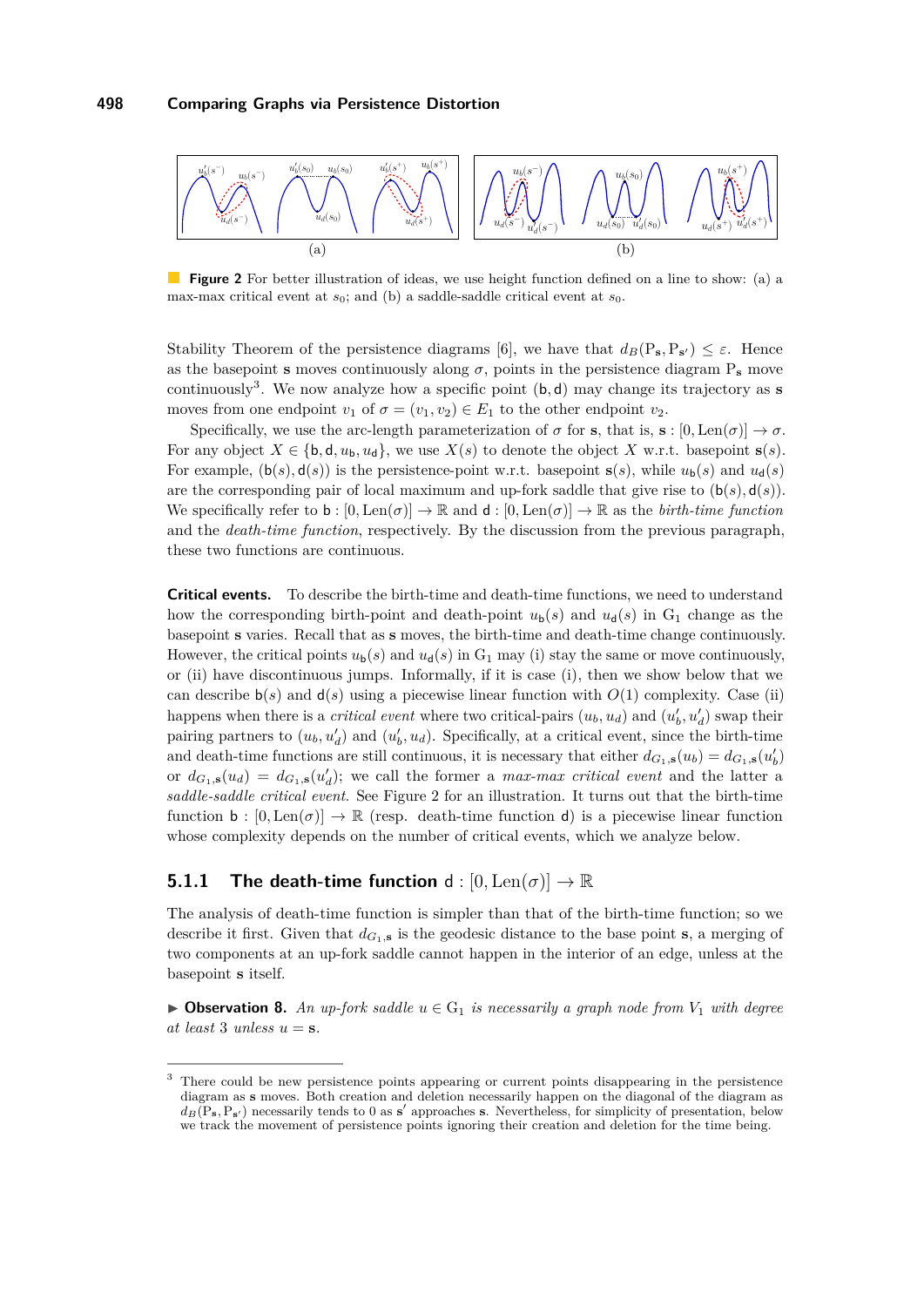<span id="page-8-0"></span>

**Figure 3** (c) Graph of function  $\mathbf{g}_x : [0, \text{Len}(\sigma)] \to \mathbb{R}$ .

To simplify the exposition, we omit the case of  $u = s$  (which is an easier case) in our discussions below. Since the up-fork saddles now can only be graph nodes, as the basepoint  $s(s)$  moves, the death-point  $u_d(s)$  either (case-1) stays at the same graph node, or (case-2) switches to a different up-fork saddle  $u'_{\mathsf{d}}$  (i.e, a saddle-saddle critical event); see Figure [3.](#page-8-0)

Now for any point  $x \in G_1$ , we introduce the function  $g_x : [0, \text{Len}(\sigma)] \to \mathbb{R}$  which is the distance function from *x* to the moving basepoint **s**(*s*) for  $s \in [0, L_{\sigma}]$ ; that is,  $g_x(s) := d_{G_1, s(s)}(x)$ . Intuitively, as the basepoint  $s(s)$  moves along  $\sigma$ , the distance from  $s(s)$ to a fixed point *x* either increases or decreases at unit speed, until it reaches a point where the shortest path from **s**(*s*) to *x* changes discontinuously. We have the following observation.

<span id="page-8-1"></span> $\triangleright$  **Claim 9.** *For any point*  $x \in G_1$ *, as the basepoint* **s** *moves in an edge σ* ∈ *E, the distance function*  $\mathbf{g}_x : [0, \text{Len}(\sigma)] \to \mathbb{R}$  *defined as*  $\mathbf{g}_x(s) := d_{G_1, \mathbf{s}(s)}(x)$  *is a piecewise linear function with at most 2 pieces, where each piece has slope either '1' or '-1'. See Figure [3](#page-8-0) (c).*

As  $s(s)$  moves, if the death-point  $u_d(s)$  stays at the same up-fork saddle *u*, then by the above claim, the death-time function  $d$  (which locally equals  $g_u$ ) is a piecewise linear function with at most 2 pieces.

Now we consider (case-2) when a saddle-saddle critical event happens: Assume that as *s* passes value  $s_0$ ,  $u_d(s)$  switches from a graph node *u* to another one *u'*. At the time  $s_0$  when this swapping happens, we have that  $d_{G_1, \mathbf{s}(s_0)}(u) = d_{G_1, \mathbf{s}(s_0)}(u')$ . In other words, the graph for function  $g_u$  and the graph for function  $g_{u'}$  intersect at  $s_0$ . Before  $s_0$ , d follows the graph for the distance function  $g_u$ , while after time  $s_0$ ,  $u_d$  changes its identity to  $u'$  and thus the movement of **d** will then follow the distance function  $g_u$  for  $s > s_0$ . Since the function  $g_x$  is PL with at most 2 pieces as shown in Figure [3](#page-8-0) (c) for any point  $x \in G_1$ , the switching for a fixed pair of nodes *u* and *u'* can happen at most once (as the graph of  $g_u$  and that of  $g_u$ intersect at most once). Overall, since there are  $|V_1| \leq n$  graph nodes, we conclude that:

**Lemma 10.** As **s** moves along  $\sigma$ , there are  $O(n^2)$  number of saddle-saddle critical events *in the persistence diagram* P**s***.*

For our later arguments, we need a stronger version of the above result. Specifically, imagine that we track the trajectory of the death-time d for a persistence pair (b*,* d).

<span id="page-8-2"></span>**Proposition 11.** For a fixed persistent point  $(b(0), d(0)) \in P_{s(0)}$ , the corresponding death*time function*  $d : [0, Len(\sigma)] \to \mathbb{R}$  *is piecewise linear with at most*  $O(n)$  *pieces, and each linear piece has slope either '1' or '-1'. This also implies that the function* d *is 1-Lipschitz.*

**Proof.** By Observation [8,](#page-7-2)  $u_d(s)$  is always a graph node from  $V_1$ . For any node *u*, recall  $g_u(s) = d_{G_1, s(s)}(u)$ . As described above,  $d(s)$  will follow certain  $g_u$  with  $u = u_d(s)$  till the identify of  $u_d(s)$  changes at a saddle-saddle critical event between *u* with another up-fork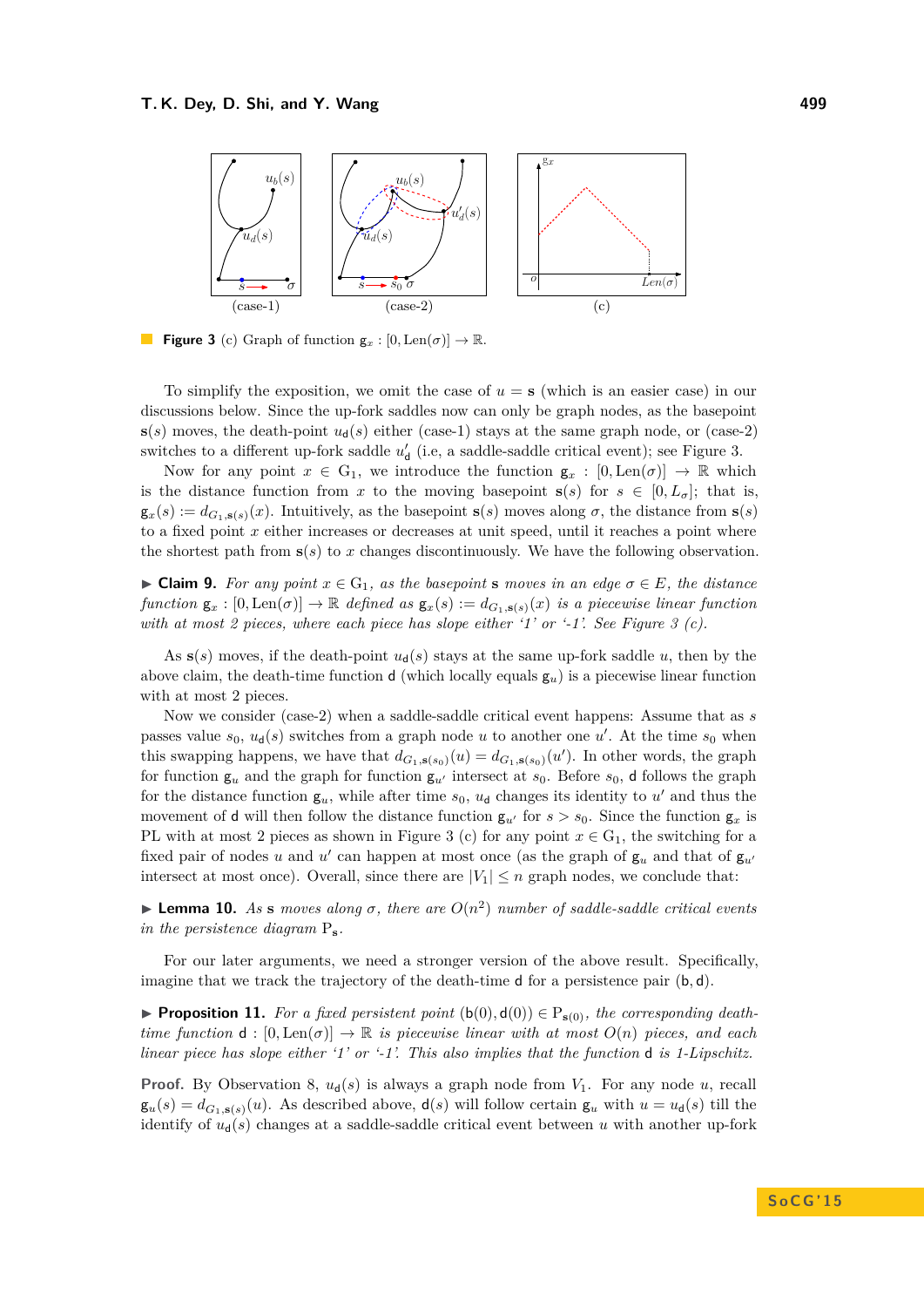saddle *u*'. Afterwards,  $d(s)$  will follow  $g_{u'}$  till the next critical event. Since each piece of  $g_v$ has slope either '1' or '-1', the graph of d consists of linear pieces of slope '1' or '-1'. Note that this implies that the function d is a 1-Lipschitz function.

On the other hand, for a specific graph node  $u \in V$ , each linear piece in  $g_u$  has slope '1' or '-1'. This means that one linear piece in g*<sup>u</sup>* can intersect the graph of d at most once for  $s \in [0, \text{Len}(\sigma)]$  as **d** is 1-Lipschitz. Hence the graph of  $g_u$  can intersect the graph of **d** at most twice; implying that the node  $u$  can appear as  $u_d(s)$  for at most two intervals of  $s$  values. Thus the total descriptive complexity of **d** is  $O(|V_1|) = O(n)$ , which completes the proof.

### **5.1.2** The birth-time function  $\mathbf{b} : [0, \text{Len}(\sigma)] \to \mathbb{R}$ .

To track the trajectory of the birth-time **b** of a persistence pair  $(b(0), d(0)) \in P_{s(0)}$ , we need to study the movements of its corresponding birth-point (which is a maximum)  $u_{\rm b}$ :  $[0, \text{Len}(\sigma)] \rightarrow G_1$  in the graph. However, unlike up-fork saddles (which must be graph nodes), maxima of the distance function  $d_{G_1,s}$  can also appear in the interior of a graph edge. Roughly speaking, in addition to degree-1 graph nodes, which must be local maxima of the distance function  $d_{G_1,s}$ , imagine the shortest path tree with **s** being the root (source), then any non-tree edge will generate a local maximum of the distance function  $d_{G_1, s}$ . (Recall the maximum *u* in Figure [1](#page-3-1) (b), which lies in the interior of edge  $(v_3, v_4)$ .) Nevertheless, the following result states there can be at most one local maximum associated with each edge.

**Example 12.** *Given an arbitrary basepoint* **s**, a maximum for the distance function  $d_{G_1, S}$ :  $G_1 \rightarrow \mathbb{R}$  *is either a degree-1 graph node, or a point v with at least two shortest paths to the basepoint* **s** *which are disjoint in a small neighborhood around v.*

*Furthermore, there can be at most one maximum of*  $d_{G_1, s}$  *in each edge in*  $E_1$ *.* 

This lemma suggests that we can now associate each local maximum with an edge in *E*1, and analyze the changes of such an edge  $e<sub>b</sub>$  containing the birth-point  $u<sub>b</sub>$  (instead of the birth-point itself). Specifically, using approaches similar to the tracking of death-point as in Section [5.1.1,](#page-7-3) we study, for a fixed edge  $e \in E_1$  the function  $g_e : [0, \text{Len}(\sigma)] \to \mathbb{R}$  where, for any  $s \in [0, \text{Len}(\sigma)]$ ,  $g_e(s)$  is the distance from the basepoint  $s(s)$  to the unique maximum (if it exists) in *e*;  $g_e(s) = +\infty$  if the distance function  $d_{G_1, s(s)}$  does not have a local maximum in *e*. We refer to the portion of g*<sup>e</sup>* with finite value as *well-defined*. Intuitively, the function  $g_e$  serves as the same role as the distance function  $g_x$  in Section [5.1.1,](#page-7-3) and similar to Claim [9,](#page-8-1) we have the following characterization for this distance function.

**Proposition 13.** For any edge  $e \in E_1$ , the well-defined portion of the function  $g_e$  is a *piecewise-linear function with O*(1) *pieces, where each piece is of slope '1', '-1' or '0'.*

Using argument similar to, but more involved than that of Section [5.1.1,](#page-7-3) we obtain the following result about the birth-time function, analogous to Proposition [11.](#page-8-2)

<span id="page-9-0"></span>**Proposition 14.** *For a fixed* (b(0), d(0))  $\in$  P<sub>s(0)</sub>*, the birth-time function* b : [0, Len( $\sigma$ )]  $\rightarrow \mathbb{R}$ *is piecewise linear with at most*  $O(m)$  *pieces, and each linear piece has slope either '1', '-1'*, *or '0'. Note that this also implies that the function* b *is 1-Lipschitz.*

# **5.1.3** Tracking the persistence pair  $(b, d) : [0, \text{Len}(\sigma)] \rightarrow \mathbb{R}^2$ .

Now consider the space  $\Pi_{\sigma} := [0, \text{Len}(\sigma)] \times \mathbb{R}^2$ , where  $\mathbb{R}^2$  denotes the birth-death plane: We can think of  $\Pi_{\sigma}$  as the stacking of all the planes containing persistence diagrams  $P_{s(s)}$ for all  $s \in [0, \text{Len}(\sigma)]$ . Hence we refer to  $\Pi_{\sigma}$  as the *stacked persistence-space*. For a fixed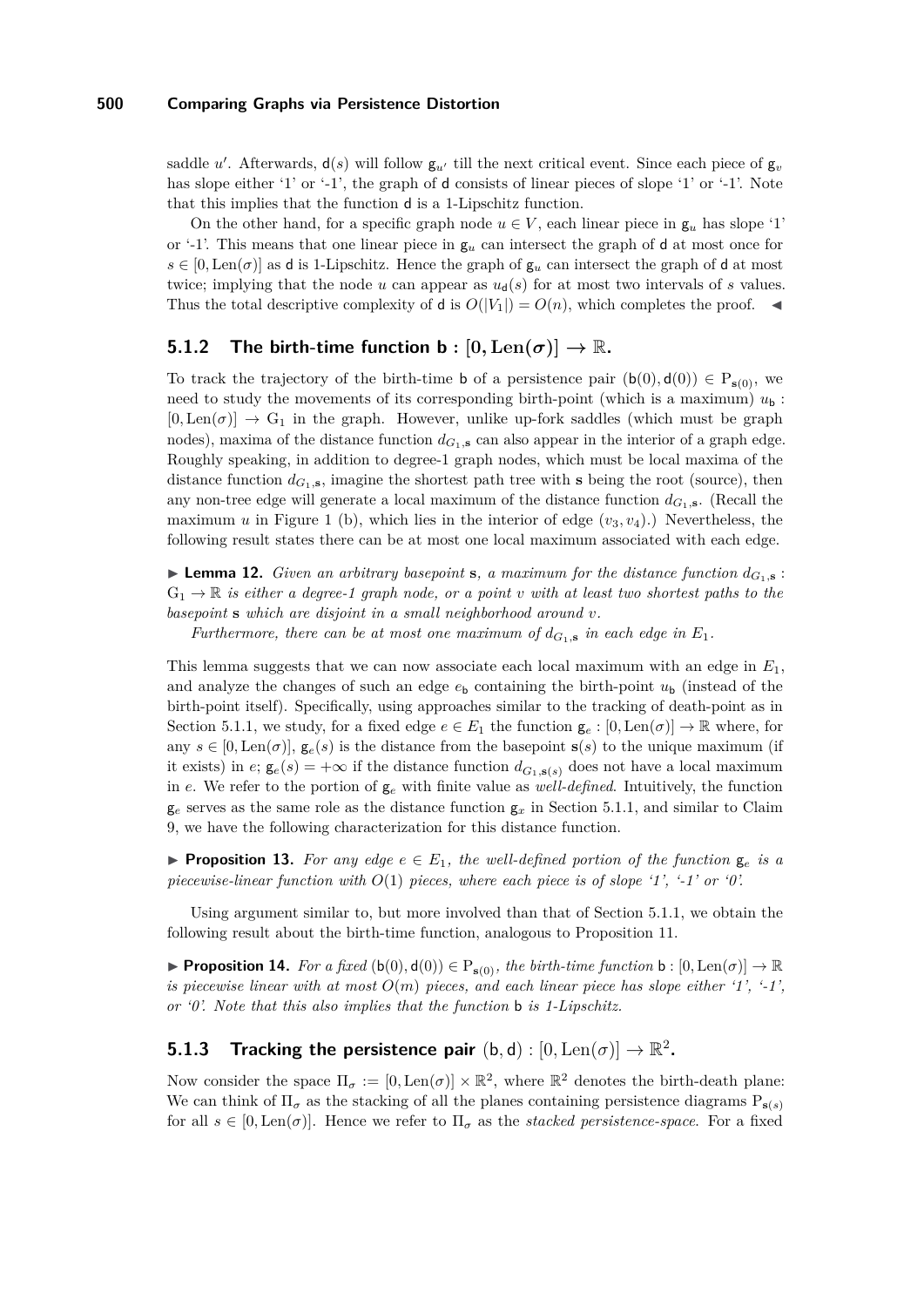persistence pair  $(b,d) \in P_{s(s)}$ , as we vary  $s \in [0, \text{Len}(\sigma)]$ , it traces out a *trajectory*  $\pi = \{(s, \mathsf{b}(s), \mathsf{d}(s)) \mid s \in [0, [\text{Len}(\sigma)]\} \in \Pi_{\sigma}$ , which is the same as the "vines" introduced by Cohen-Steiner et al. [\[8\]](#page-14-22). By Propositions [11](#page-8-2) and [14,](#page-9-0) the trajectory  $\pi$  is a polygonal curve with  $O(n+m) = O(m)$  linear pieces. See the right figure for an illustration, where there are three trajectories in the stacked persistence diagrams.

In general, a trajectory (a vine) could appear or terminate within the range  $(0, \text{Len}(\sigma))$ . Specifically, as we track a specific point in

the persistence diagram, it is possible that the pair of critical points giving rise to this persistent-point may coincide and cease to exist afterwards. In this case, the corresponding trajectory (vine) hits the diagonal of the persistence diagram (since as the two critical points coincide with  $u_{\mathbf{b}} = u_{\mathbf{d}}$ , we have that  $\mathbf{b} = \mathbf{d}$ ) and terminates. The inverse of this procedure indicates the creation of a new trajectory. Nevertheless, we can show that there can be  $O(n+m) = O(m)$  total number of trajectories in the stacked persistence diagrams (whether they span the entire range of  $s \in [0, \text{Len}(\sigma)]$  or not). We conclude with the following result.

<span id="page-10-1"></span>**► Theorem 15.** Let  $\sigma \in E_1$  be an arbitrary edge from the metric graph  $(G_1, d_{G_1})$ . As the *basepoint* **s** *moves from one endpoint to another endpoint of*  $\sigma$  *by* **s** : [0, Len( $\sigma$ )]  $\rightarrow \sigma$ *, the*  $p$ ersistence-points in the persistence diagram  $P_{s(s)}$  of the distance function  $d_{G_1,s(s)}$  form  $O(m)$ *number of trajectories in the stacked persistence-space* Π*σ. Each trajectory is a polygonal curve of O*(*m*) *number of linear segments.*

*A* symmetric statement holds for metric graph  $(G_2, d_{G_2})$ .

# **5.2** Computing  $d_{\text{PD}}(G_1, G_2)$

Given a pair of edges  $\sigma_s \in G_1$  and  $\sigma_t \in G_2$ , as before, we parameterize the basepoints **s** and **t** by the arc-length parameterization of  $\sigma_s$  and  $\sigma_t$ ; that is:  $\mathbf{s} : [0, L_s] \to \sigma_s$  and  $\mathbf{t} : [0, L_t] \to \sigma_t$ where  $L_s = \text{Len}(\sigma_s)$  and  $L_t = \text{Len}(\sigma_t)$ . We now introduce the following function to help compute  $d_{PD}(G_1, G_2)$ :

**► Definition 16.** The *bottleneck distance function*  $F_{\sigma_s, \sigma_t} : \Omega \to \mathbb{R}$  is defined as  $F_{\sigma_s, \sigma_t}(s, t) \mapsto$  $d_B(P_{s(s)}, Q_{s(t)})$ . For simplicity, we sometimes omit  $\sigma_s, \sigma_t$  from the subscript when their choices are clear from the context.

Recall that  $C = \{P_s \mid s \in G_1\}, \mathcal{F} = \{Q_t \mid t \in G_2\}$ , and by Definition [2:](#page-4-1)

<span id="page-10-2"></span>
$$
d_{PD}(G_1, G_2) = \max\{\max_{P \in \mathcal{C}} \min_{Q \in \mathcal{F}} d_B(P, Q), \max_{P \in \mathcal{F}} \min_{P \in \mathcal{C}} d_B(P, Q)\}.
$$

Below we focus on computing  $\vec{d}_H(\mathcal{C}, \mathcal{F}) := \max_{P \in \mathcal{C}} \min_{Q \in \mathcal{F}} d_B(P, Q)$ , and the treatment of  $\vec{d}_H(\mathcal{F}, \mathcal{C}) := \max_{P \in \mathcal{F}} \min_{P \in \mathcal{C}} d_P(P, Q)$  is symmetric. It is easy to see:

$$
\vec{d}_H(\mathcal{C}, \mathcal{F}) = \max_{P \in \mathcal{C}} \min_{Q \in \mathcal{F}} d_B(P, Q) = \max_{\sigma_s \in G_1} \max_{s \in [1, L_s]} \min_{\sigma_t \in G_2} \min_{t \in [1, L_t]} F_{\sigma_s, \sigma_t}(s, t). \tag{3}
$$

In what follows, we present the descriptive complexity of  $F_{\sigma_s, \sigma_t}$  for a fixed pair of edges  $\sigma_s \in G_1$  and  $\sigma_t \in G_2$  in Section [5.2.1,](#page-10-0) and show how to use it to compute the persistencedistortion distance between  $G_1$  and  $G_2$  in Section [5.2.2.](#page-12-0)

### <span id="page-10-0"></span>**5.2.1** One pair of edges  $\sigma_s \in G_1$  and  $\sigma_t \in G_2$ .

Recall that we call the plane containing the persistence diagrams as the birth-death plane, and for persistence-points in this plane, we follow the literature and measure their distance

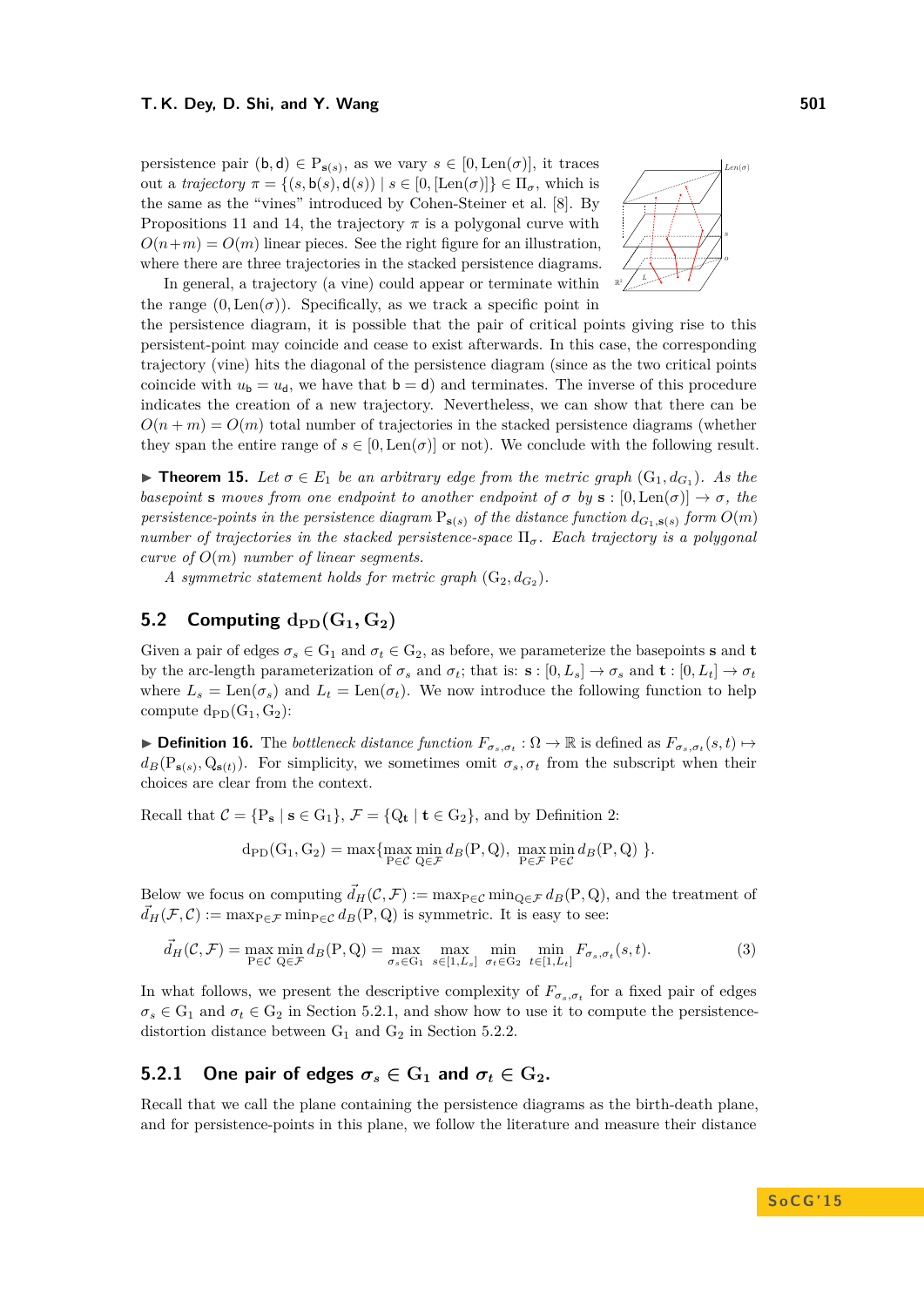under the  $L_{\infty}$ -norm (recall Definition [1\)](#page-4-2). From now on, we refer to persistence-points in  $P_{s(s)}$  as *red points*, while persistence-points in  $Q_{t(t)}$  as *blue points*. As *s* and *t* vary, the red and blue points move in the birth-death plane. By Theorem [15,](#page-10-1) the movement of each red (or blue) point traces out a polygonal curve with  $O(m)$  segments (which are the projections of the trajectories from the stacked persistence diagrams onto the birth-death plane).

Set  $\Omega := [0, L_s] \times [0, L_t]$  and we refer to it as the *s-t domain*. For a point  $(s, t) \in \Omega$ , the function value  $F(s,t)(= F_{\sigma_s,\sigma_t}(s,t)) = d_B(P_{s(s)}, Q_{t(t)})$  is the bottleneck distance between the set of red and the set of blue points (with the addition of diagonals) in the birth-death plane. To simplify the exposition, in what follows we ignore the diagonals from the two persistence diagrams and only consider the bottleneck matching between red and blue points.

Let  $r^*(s) \in \mathcal{P}_{\mathbf{s}(s)}$  and  $b^*(t) \in \mathcal{Q}_{\mathbf{t}(t)}$  be the pair of red-blue points from the bottleneck matching between  $P_{s(s)}$  and  $Q_{t(t)}$  such that  $d_{\infty}(r^*(s), b^*(t)) = d_B(P_{s(s)}, Q_{t(t)})$ . We call  $(r^*(s), b^*(t))$  the bottleneck pair (of red-blue points) w.r.t.  $(s, t)$ . As *s* and *t* vary continuously, red and blue points move continuously in the birth-death plane. The distance between any pair of red-blue points change continuously. The bottleneck pair between  $P_{s(s)}$  and  $Q_{t(t)}$ typically remains the same till certain *critical values* of the parameters (*s, t*).

**Characterizing critical**  $(s, t)$  **values.** Given  $(s, t)$ , consider the optimal bottleneck matching  $C^*(s,t)$ :  $P_s \times Q_t$ . For any corresponding pair  $(r(s), b(t)) \in C^*(s,t)$ ,  $d_{\infty}(r(s), b(t)) \leq$  $d_{\infty}(r^*(s), b^*(t))$ . Suppose  $r^*(s) = r_1(s)$  and  $b^*(t) = b_1(t)$ . As  $(s, t)$  varies in  $\Omega$ , the bottleneck pair  $(r^*(s), b^*(t))$  may change only when:

(case-1):  $(r_1(s), b_1(t))$  ceases to be a matched pair in the optimal matching  $C^*(s,t)$ ; or (*case-2*):  $(r_1(s), b_1(t))$  is still in  $C^*$ , but another matched pair  $(r_2(s), b_2(t))$  becomes the  $\mathcal{L}_{\mathcal{A}}$ bottleneck pair.

At the time  $(s_0, t_0)$  that either cases above happens, it is necessary that there are two redblue pairs, one of which being  $(r_1, b_1)$ , and denoting the other one by  $(r_2, b_2)$ , such that  $d_{\infty}(r_1(s_0), b_1(t_0)) = d_{\infty}(r_2(s_0), b_2(t_0))$ . (For case-1, we have that either  $r_2 = r_1$  or  $b_2 = b_1$ .) Hence all critical (*s, t*) values are included in those (*s, t*) values for which two red-blue pairs of persistence-points acquire equal distance in the birth-death plane. Let



$$
X_{(r_1,b_1),(r_2,b_2)} := \{(s,t) \mid d_{\infty}(r_1(s),b_1(t)) = d_{\infty}(r_2(s),b_2(t))\}
$$

denote the set of *potential critical*  $(s,t)$ -values generated by  $(r_1, b_1)$  and  $(r_2, b_2)$ . To describe  $X_{(r_1, b_1), (r_2, b_2)}$ , we first consider, for a fixed pair of red-blue points  $(r, b)$ , the distance function  $D_{r,b} : [0, L_s] \times [0, L_t] \to \mathbb{R}$  defined as the distance between this pair of red and blue points in the birth-death plane, that is,  $D_{r,b}(s,t) := d_{\infty}(r(s), b(t))$  for any  $(s, t) \in \Omega$ .

In particular, recall that by Theorem [15,](#page-10-1)  $r : [0, L_s] \to \mathbb{R}^2$  (resp.  $b : [0, L_t] \to \mathbb{R}^2$ ) is continuous and piecewise-linear with  $O(m)$  segments. In other words, the range  $[0, L_s]$  (resp.  $[0, L_t]$  can be decomposed to  $O(m)$  intervals such that within each interval, *r* moves (resp. *b*) moves) along a line in the birth-death plane with fixed speed. Hence combining Propositions [11](#page-8-2) and [14,](#page-9-0) we have the following:

<span id="page-11-0"></span>**Proposition 17.** The s-t domain  $\Omega$  can be decomposed into an  $O(m) \times O(m)$  grid such *that, within each of the*  $O(m^2)$  *grid cell,*  $D_{r,b}$  *is piecewise-linear with*  $O(1)$  *linear pieces, and the partial derivative of each piece w.r.t. s or w.r.t. t is either '1', '-1', or '0'.*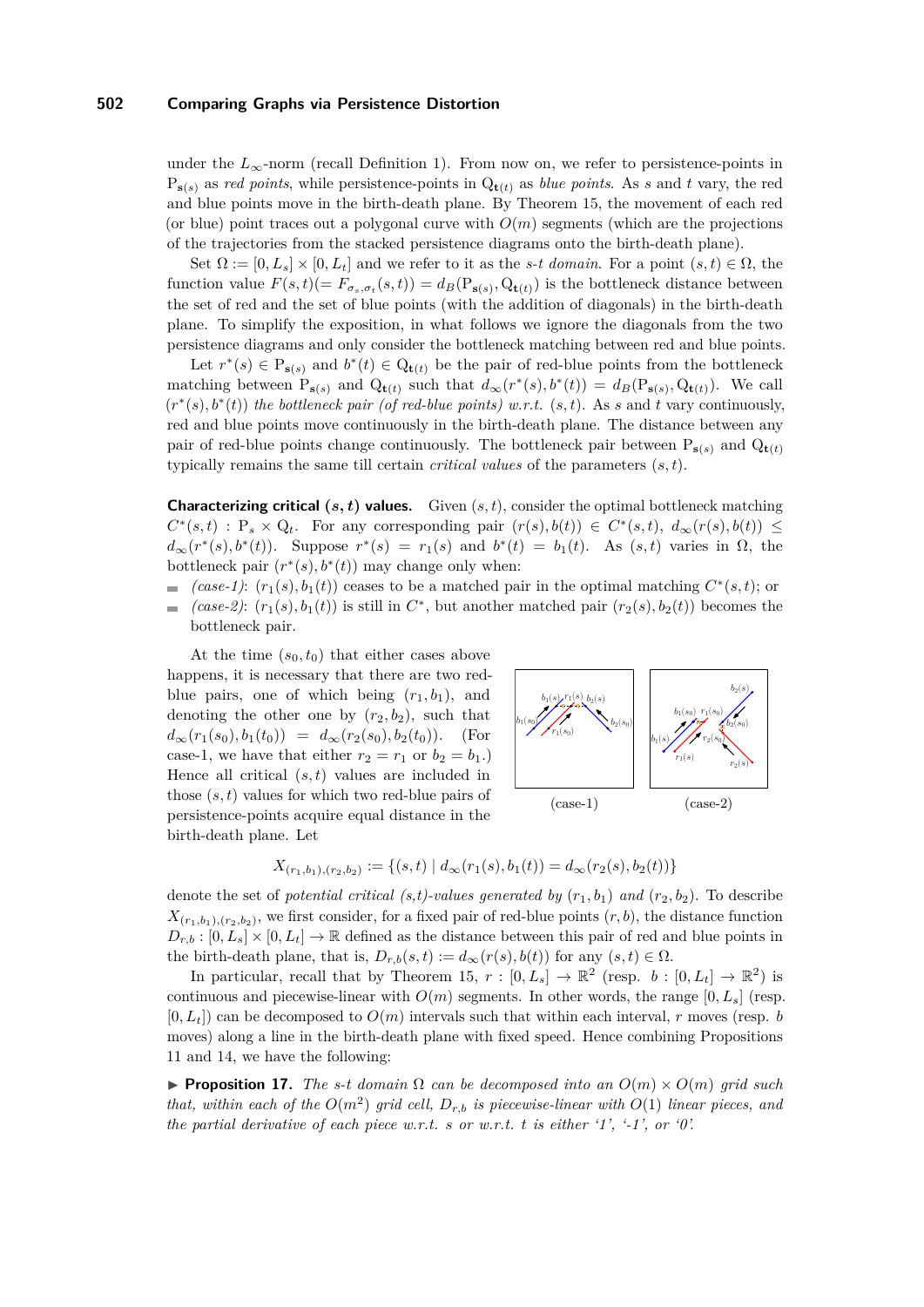Given two pairs of red-blue pairs  $(r_1, b_1)$  and  $(r_2, b_2)$ , the set  $X_{(r_1, b_1), (r_2, b_2)}$  of potential critical (s,t) values generated by them corresponds to the intersection of the graph of  $D_{r_1,b_1}$ and that of  $D_{r_2, b_2}$ . By overlaying the two  $O(m) \times O(m)$  grids corresponding to  $D_{r_1, b_1}$  and  $D_{r_2,b_2}$  as specified by Proposition [17,](#page-11-0) we obtain another grid of size  $O(m) \times O(m)$  and within each cell, the intersection of the graphs of  $D_{r_1,b_1}$  and  $D_{r_2,b_2}$  has  $O(1)$  complexity. Hence,

 $\triangleright$  **Corollary 18.** *The set X*<sub>(*r*<sub>1</sub>,b<sub>1</sub>)</sup>*,*(*r*<sub>2</sub>,b<sub>2</sub>) ⊆ Ω *consists of a set of polygonal curves in the s-t*</sub>  $domain \Omega with O(m^2) total complexity.$ 

Consider the arrangement  $Arr(\Omega)$  of the set of curves in  $\mathcal{X} = \{X_{(r_1,b_1),(r_2,b_2)} \mid r_1,r_2 \in$  $P_s, b_1, b_2 \in Q_t$ . Since there are altogether  $O(m^4) \times O(m^2) = O(m^6)$  segments in X, we have that the arrangement  $Arr(\Omega)$  has  $O(m^{12})$  complexity; that is, there are  $O(m^{12})$  number of vertices, edges and polygonal cells. However, this arrangement  $Arr(\Omega)$  is more refined than necessary. Specifically, within a single cell  $c \in Arr(\Omega)$ , the *entire* bottleneck matching *C* <sup>∗</sup> does not change. By a much more sophisticated argument, we can prove the following (see the full version [\[11\]](#page-14-3) for details):

<span id="page-12-1"></span>**Proposition 19.** *There is a planar decomposition*  $\Lambda(\Omega)$  *of the s-t domain*  $\Omega$  *with*  $O(m^8)$ *number of vertices, edges and polygonal cells such that as (s,t) varies within in each cell*  $c \in \Lambda(\Omega)$ , the pair of red-blue persistence points that generates the bottleneck pair  $(r^*, b^*)$ *remains the same.*

*Furthermore, the decomposition*  $\Lambda(\Omega)$ *, as well as the bottleneck pair*  $(r^*, b^*)$  *associated to each cell, can be computed in*  $O(m^{9.5} \log m)$  *time.* 

Our goal is to compute the bottleneck distance function  $F : \Omega \to \mathbb{R}$  introduced at the beginning of this subsection where  $F(s,t) \mapsto d_B(P_{s(s)}, Q_{t(t)}) = d_{\infty}(r^*(s), b^*(t))$ , so as to further compute persistence-distortion distance using Eqn [\(3\)](#page-10-2). To do this, we need to further refine the decomposition  $\Lambda(\Omega)$  from Proposition [19](#page-12-1) to another decomposition  $\Lambda(\Omega)$ as described below so that within each cell, the bottleneck distance function  $F_{\sigma_s, \sigma_t}$  can be described by a single linear function. The proof can be found in the full version [\[11\]](#page-14-3).

<span id="page-12-2"></span> $▶$  **Theorem 20.** For a fixed pair of edges  $σ_s ∈ G_1$  and  $σ_t ∈ G_2$ , there is a planar polygonal  $decomposition \Lambda(\Omega)$  *of the s-t domain*  $\Omega$  *of*  $O(m^{10})$  *complexity such that within each cell, the bottleneck distance function Fσs,σ<sup>t</sup> is linear. Furthermore, one can compute this decomposition*  $\widehat{\Lambda}(\Omega)$  as well as the function  $F_{\sigma_s, \sigma_t}$  in  $O(m^{10} \log m)$  time.

### <span id="page-12-0"></span>**5.2.2 Final algorithm and analysis.**

We now aim to compute  $\vec{d}_H(\mathcal{C}, \mathcal{F})$  using Eqn [\(3\)](#page-10-2). First, for a fixed edge  $\sigma_s \in G_1$ , consider the following *lower-envelop function*

$$
\mathcal{L} : [0, L_s] \to \mathbb{R} \text{ where } \mathcal{L}(s) \mapsto \min_{\sigma_t \in \mathcal{G}_2} \min_{t \in [1, L_t]} F(s, t), \tag{4}
$$

where recall  $L_s$  and  $L_t$  denote the length of edge  $\sigma_s$  and  $\sigma_t$  respectively. The reason behind the name "lower-envelop function" will become clear shortly.

Now for each  $\sigma_t \in G_2$ , consider the polygonal decomposition  $\widehat{\Lambda}(\Omega)$  as described in Theorem [20.](#page-12-2) Since within each cell the bottleneck distance function *F* is a linear piece, we know that for any *s*, the extreme of  $F(s,t)$  for all possible  $t \in [0, L_t]$  must come from some edge in  $\widehat{\Lambda}(\Omega)$ . In other words, to compute the function  $\min_{t \in [0, L_t]} F(s, t)$  at any  $s \in [1, L_s]$ , we only need to inspect the function *F* restricted to edges in the refined decomposition  $\Lambda(\Omega_{\sigma_s,\sigma_t})$  for the s-t domain  $\Omega_{\sigma_s,\sigma_t} = [0,L_s] \times [0,L_t]$ . Take any edge *e* of  $\Lambda(\Omega_{\sigma_s,\sigma_t})$ , define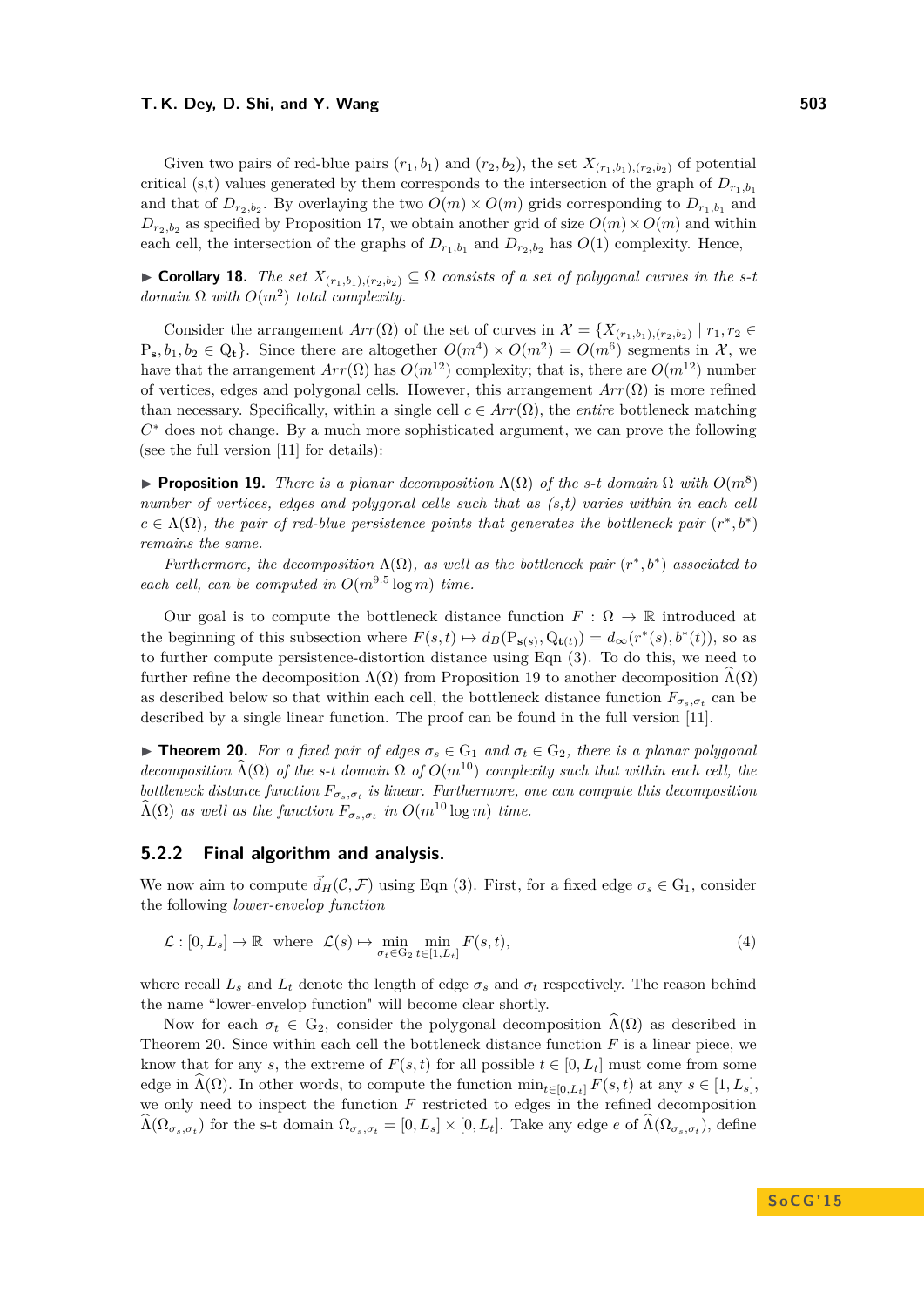<span id="page-13-0"></span>

**Figure 4** (a) s-t domains for  $\sigma_s \in E_1$  and edges  $\sigma_t^{(j)} \in E_2$ . (b)  $\mathcal{L}(s)$  is the lowest value along any  $F_{e_{\ell}}$ .

 $\pi_e : [0, L_s] \to [0, L_t]$  such that  $(s, \pi_e(s)) \in e$ . Now denote by the function  $F_e : [0, L_s] \to \mathbb{R}$ as the projection of *F* onto the first parameter  $[0, L_s]$ ; that is,  $F_e(s) := F(s, \pi_e(s))$ . Let  $E_{\sigma_s} := \{e \in \Lambda(\Omega_{\sigma_s, \sigma_t}) \mid \sigma_t \in \mathbb{G}_2\}$  be the union of edges from the refined decompositions of the s-t domain formed by  $\sigma_s$  and any edge  $\sigma_t$  from  $G_2$ . It is easy to see that (see Figure [4\)](#page-13-0):

 $\mathcal{L}(s) = \min_{e \in E_{\sigma_s}} F_e(s)$ ; that is,  $\mathcal{L}$  is the lower-envelop of linear functions  $F_e$  for all  $e \in E_{\sigma_s}$ .

There are  $O(m)$  edges in  $G_2$ , thus by Theorem [20](#page-12-2) we have  $|E_{\sigma_s}| = O(m^{11})$ . The lower envelop  $\mathcal{L}$  of  $|E_{\sigma_e}|$  number of linear functions (linear segments), is a piecewise-linear function with  $O(|E_{\sigma_s}| = O(m^{11})$  complexity and can be computed in  $O(|E_{\sigma_s}| \log |E_{\sigma_s}|) = O(m^{11} \log m)$ time. Finally, from Eqn [\(3\)](#page-10-2),  $\vec{d}_H(\mathcal{C}, \mathcal{F}) = \max_{\sigma_s \in \mathcal{G}_1} \max_{s \in [1, L_s]} \mathcal{L}(s)$ . Since there are  $O(m)$ choices for  $\sigma_s$ , we conclude with the following main result.

**Findmark 11.** *Given two metric graphs*  $(G_1, d_{G_1})$  *and*  $(G_2, d_{G_2})$  *with n total vertices and m total edges, we can compute the persistence-distortion distance*  $d_{PD}(G_1, G_2)$  *between them*  $in$   $O(m^{12} \log n)$  *time.* 

We remark that if both input graphs are metric trees, then we can compute their persistence-distortion distance more efficiently in  $O(n^8 \log n)$  time.

### **6 Future directions**

The time complexity for computing the (continuous) persistence-distortion distance is high. A worthwhile endeavor will be to bring it down with more accurate analysis. In particular, the geodesic distance function (to a basepoint) in the graph has many special properties, some of which we already leverage. It will be interesting to see whether we can further leverage these properties to reduce the bound on the decomposition  $\Lambda(\Omega)$  as used in Theorem [20.](#page-12-2) Developing efficient approximation algorithms for computing the persistence-distortion distance is also an interesting question. Also, the special case of metric trees is worthwhile to investigate. Notice that even discrete tree matching is still a hard problem for unlabeled trees, i.e, when no correspondences between tree nodes are given.

**Acknowledgment.** We thank anonymous reviewers for very helpful comments, including the suggestion that  $d_B(P_s, Q_t)$  can be computed directly using the algorithm of [\[14\]](#page-14-21), which simplifies our original approach based on modifying the algorithm of [\[14\]](#page-14-21).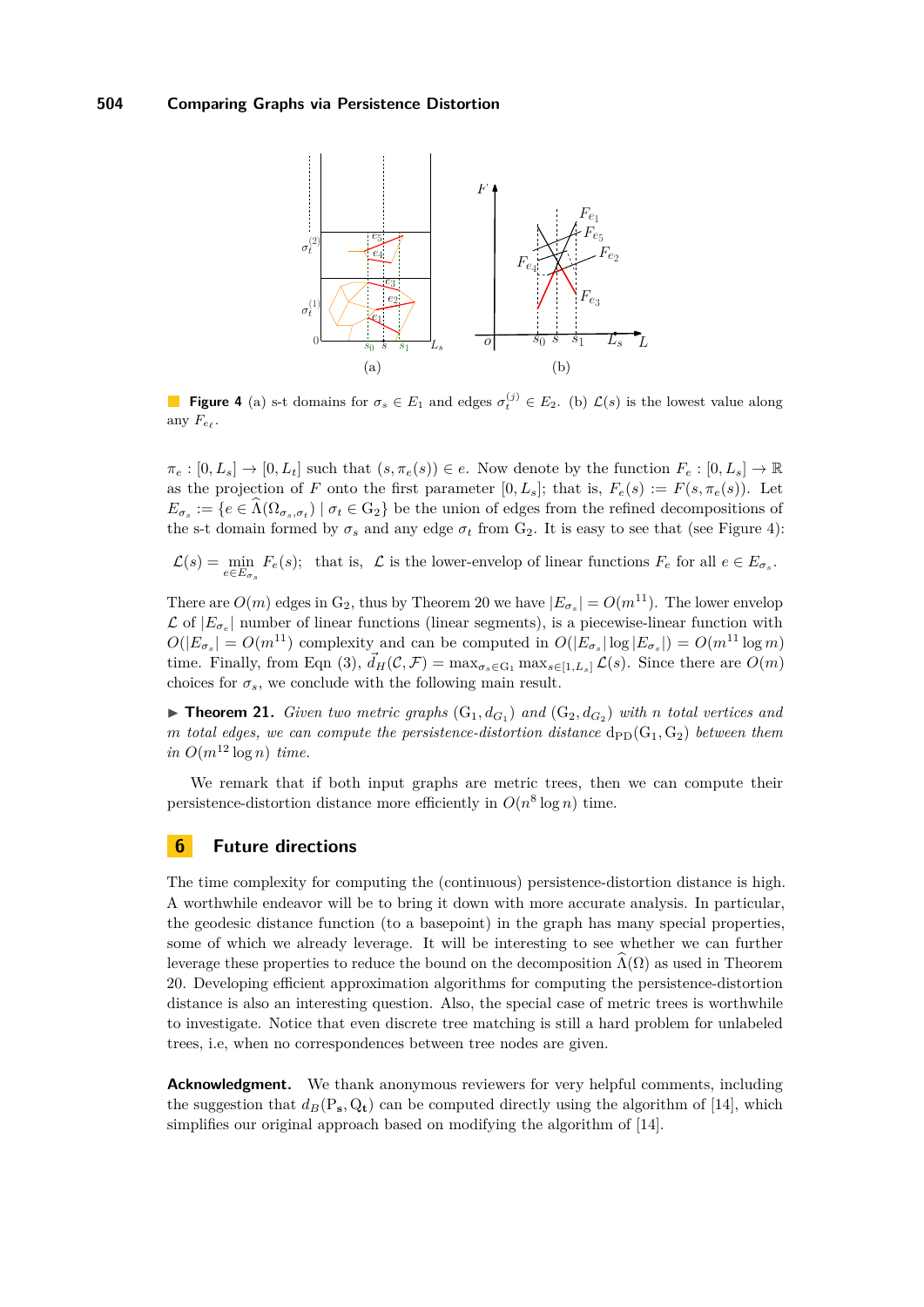| <b>References</b> |
|-------------------|
|-------------------|

- <span id="page-14-0"></span>**1** M. Aanjaneya, F. Chazal, D. Chen, M. Glisse, L. Guibas, and D. Morozov. Metric graph reconstruction from noisy data. *Int. J. Comput. Geom. Appl.*, pages 305–325, 2012.
- <span id="page-14-4"></span>**2** A. V. Aho, J. E. Hopcroft, and J. D. Ullman. *The Design and Analysis of Computer Algorithms*. Addison Wesley, 1974.
- <span id="page-14-20"></span>**3** Ulrich Bauer, Xiaoyin Ge, and Yusu Wang. Measuring distance bewteen Reeb graphs. In *Proc. 30th SoCG*, pages 464–473, 2014.
- <span id="page-14-19"></span>**4** D. Burago, Y. Burago, and S. Ivanov. *A course in metric geometry*. volume 33 of *AMS Graduate Studies in Math*. American Mathematics Society, 2001.
- <span id="page-14-1"></span>**5** Frédéric Chazal and Jian Sun. Gromov-Hausdorff Approximation of Filament Structure Using Reeb-type Graph. In *Proc. 30th SoCG*, pages 491–500, 2014.
- <span id="page-14-16"></span>**6** David Cohen-Steiner, Herbert Edelsbrunner, and John Harer. Stability of persistence diagrams. *Discrete & Computational Geometry*, 37(1):103–120, 2007.
- <span id="page-14-17"></span>**7** David Cohen-Steiner, Herbert Edelsbrunner, and John Harer. Extending persistence using Poincaré and Lefschetz duality. *Foundations of Computational Mathematics*, 9(1):79–103, 2009.
- <span id="page-14-22"></span>**8** David Cohen-Steiner, Herbert Edelsbrunner, and Dmitriy Morozov. Vines and vineyards by updating persistence in linear time. In *Proc. 22nd SoCG*, pages 119–126, 2006.
- <span id="page-14-10"></span>**9** T. Cour, P. Srinivasan, and J. Shi. Balanced Graph Matching. In *Advances in Neural Information Processing Systems 19*, pages 313–320. MIT Press, 2007.
- <span id="page-14-18"></span>**10** T. K. Dey and R. Wenger. Stability of critical points with interval persistence. *Discrete Comput. Geom.*, 38:479–512, 2007.
- <span id="page-14-3"></span>**11** Tamal K. Dey, Dayu Shi, and Yusu Wang. Comparing graphs via persistence distortion, 2015. arXiv:1503.07414.
- <span id="page-14-14"></span>**12** H. Edelsbrunner and J. Harer. *Computational Topology: An Introduction*. Amer. Math. Soc., Providence, Rhode Island, 2009.
- <span id="page-14-15"></span>**13** H. Edelsbrunner, D. Letscher, and A. Zomorodian. Topological persistence and simplification. *Discrete Comput. Geom.*, 28:511–533, 2002.
- <span id="page-14-21"></span>**14** A. Efrat, M. Katz, and A. Itai. Geometry helps in bottleneck matching and related problems. *Algorithmica*, 1:1–28, 2001.
- <span id="page-14-7"></span>**15** P. Foggia, C. Sansone, and M. Vento. A Performance Comparison of Five Algorithms for Graph Isomorphism. In *Proc. of the 10th ICIAP*, Italy, 2001.
- <span id="page-14-8"></span>**16** Xinbo Gao, Bing Xiao, Dacheng Tao, and Xuelong Li. A survey of graph edit distance. *Pattern Anal. Appl.*, 13(1):113–129, January 2010.
- <span id="page-14-6"></span>**17** M. R. Garey and D. S. Johnson. *Computers and Intractability: a guide to the theory of NP-completeness*. W. H. Freeman & Co, New York, NY, USA, 1990.
- <span id="page-14-2"></span>**18** X. Ge, I. Safa, M. Belkin, and Y. Wang. Data skeletonization via Reeb graphs. In *Proc. 25th NIPS*, pages 837–845, 2011.
- <span id="page-14-9"></span>**19** S. Gold and A. Rangarajan. A Graduated Assignment Algorithm for Graph Matching. In *IEEE Trans. on PAMI*, volume 18, pages 377–388, 1996.
- <span id="page-14-13"></span>**20** M. Gromov. *Metric structures for Riemannian and non-Riemannian spaces*. volume 152 of *Progress in Mathematics*. Birkhäuser Boston Inc., 1999.
- <span id="page-14-5"></span>**21** J. E. Hopcroft and J. K. Wong. Linear Time Algorithm for Isomorphism of Planar Graphs (Preliminary Report). In *Proc. of the ACM STOC*, STOC'74, pages 172–184, New York, NY, USA, 1974. ACM.
- <span id="page-14-12"></span>**22** N. Hu, R.M. Rustamov, and L. Guibas. Graph Matching with Anchor Nodes: A Learning Approach. In *IEEE Conference on CVPR*, pages 2906–2913, 2013.
- <span id="page-14-11"></span>**23** M. Leordeanu and M. Hebert. A spectral technique for correspondence problems using pairwise constraints. In *IEEE International Conference on ICCV*, pages 1482–1489, 2005.